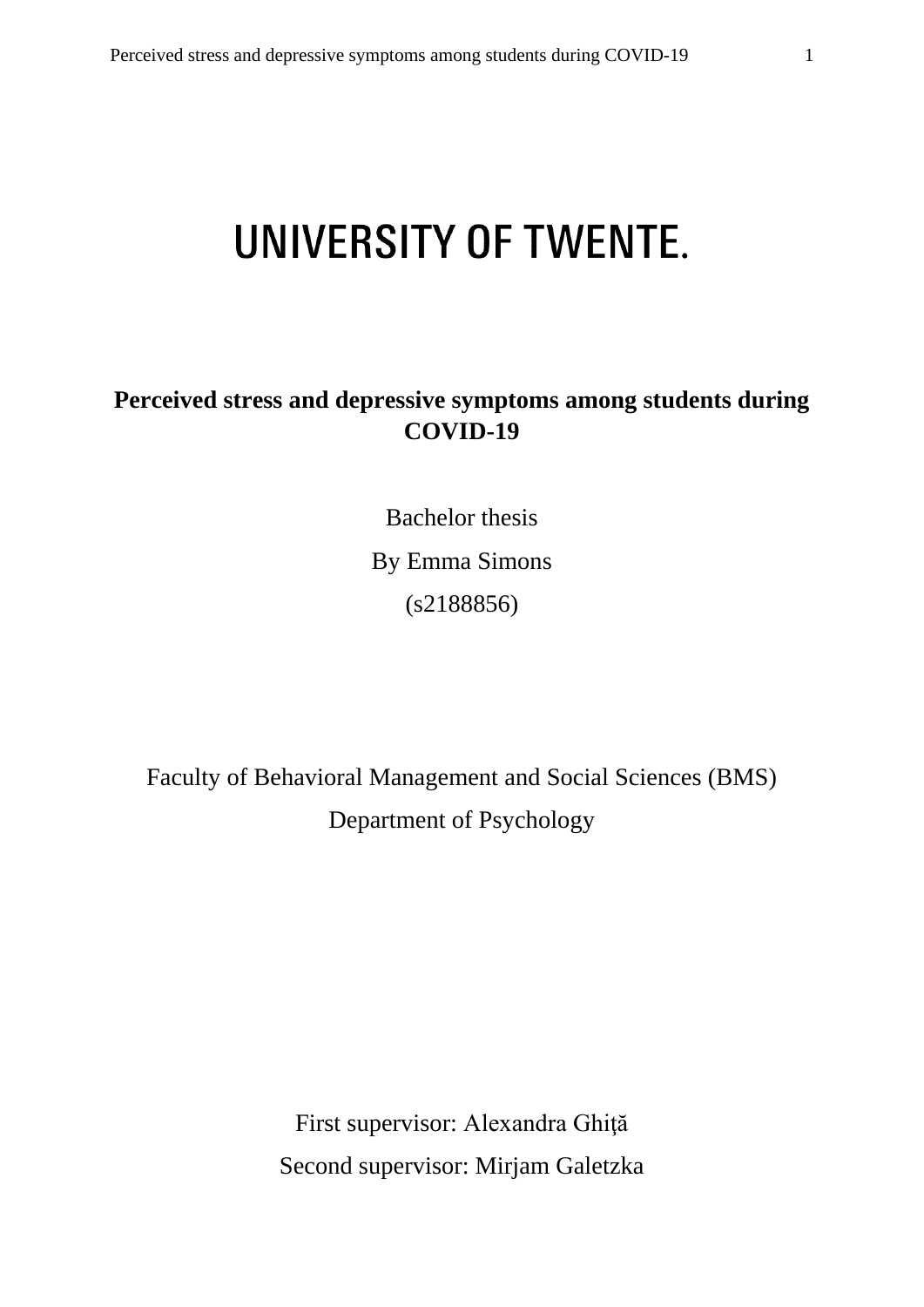# Table of contents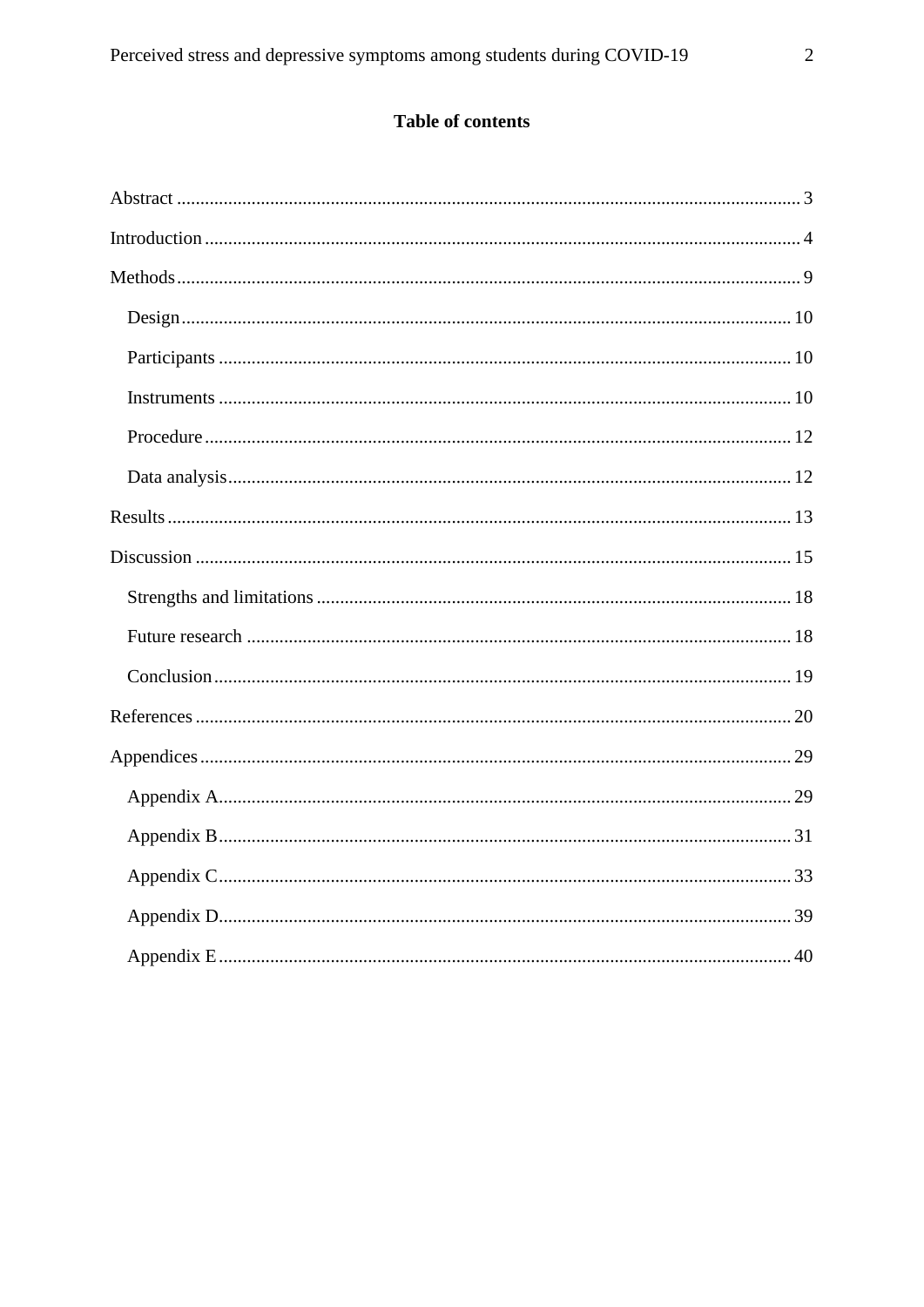#### **Abstract**

## <span id="page-2-0"></span>**Introduction**

The world population is currently faced with the coronavirus disease 2019 (COVID-19) caused by The Severe Acute Respiratory Syndrome Coronavirus 2 (SARS-CoV-2). To reduce the spread of the virus, several measures have been taken. Due to social isolation, online education and several other factors, the mental well-being of students has been affected. Therefore, this study aims to explore the mental well-being of students during COVID-19 and more specifically the perceived stress rates and depressive symptoms.

## **Method**

As for the design of the study, an analytical cross-sectional survey study was performed. The participants were recruited using convenience sampling. In total, the data of 216 participants was used in this study. The participants were between the age of 18 to 32 years old, had to have a sufficient command of the English language and currently enrolled in a University or a University of Applied Sciences. To measure the perceived stress rates, the 10 item Perceived Stress Scale (PSS-10) was filled out by the participants. To measure depressive symptoms, the Beck Depression Inventory II (BDI-II) was administered.

## **Results**

The results of this study first of all showed significant moderate perceived stress rates among students during COVID-19. Further, depressive symptoms regarding loss of energy, sleep pattern and concentration increased during COVID-19. Lastly, significant differences between males and females regarding depressive symptoms during COVID-19 were found and females scored significantly higher on depressive symptoms compared to males.

## **Conclusion**

To conclude, this study aimed to explore the mental well-being of students during COVID-19. The results showed that the mental-wellbeing regarding perceived stress and depressive symptoms of students has been affected during COVID-19. Further, females show more depressive symptoms during COVID-19 compared to males.

*Keywords:* COVID-19, depression, students, university students, perceived stress, gender differences.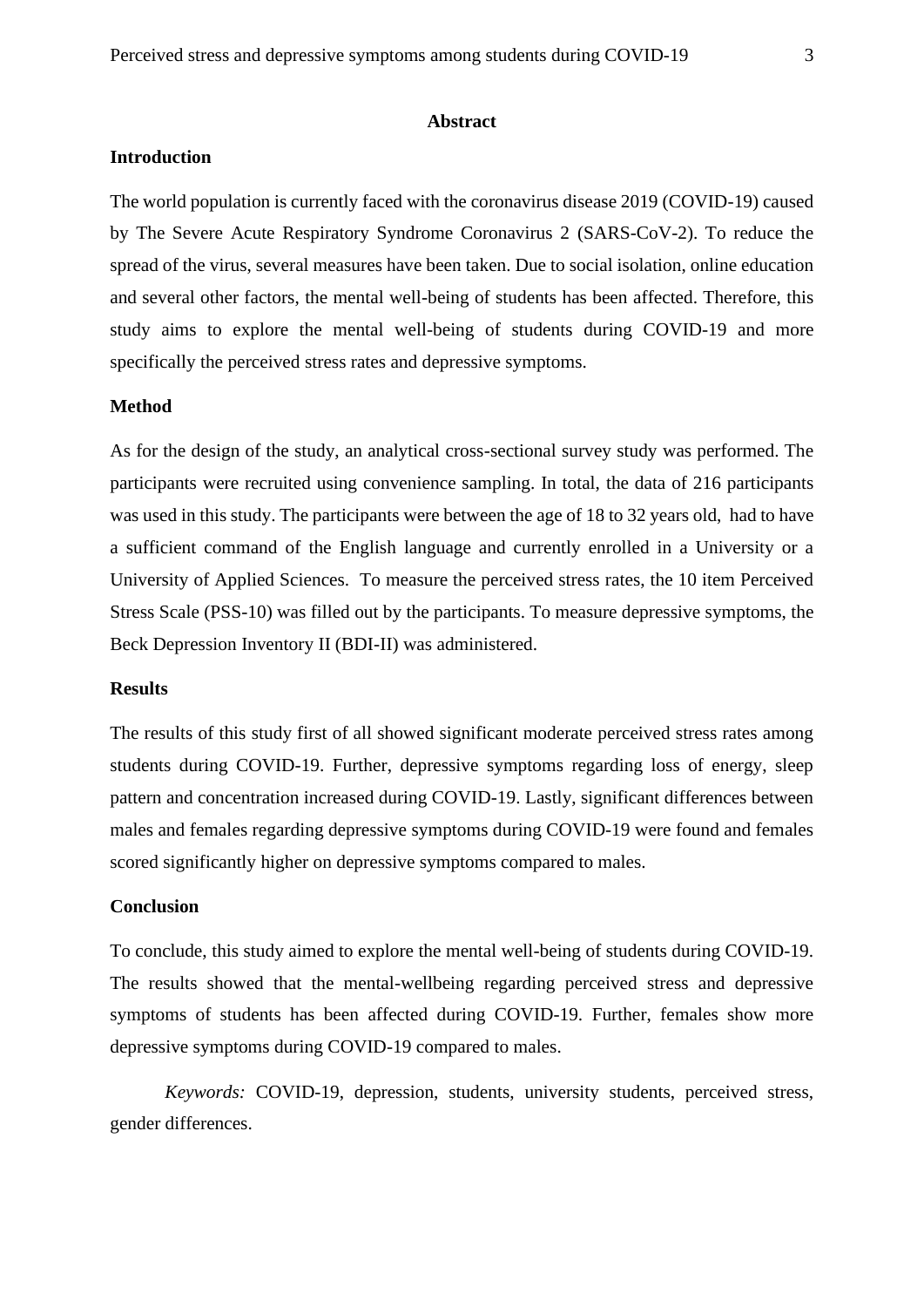### **Introduction**

## **Perceived stress and depressive symptoms among students during COVID-19**

<span id="page-3-0"></span>The Severe Acute Respiratory Syndrome Coronavirus 2 (SARS-CoV-2) which causes the coronavirus disease 2019 (COVID-19) was first recognized in December 2019 and the first 425 cases were reported in the "epicenter'' of the outbreak: the city of Wuhan, China (Fauci, Lane, Redfield, 2020). By the  $29<sup>th</sup>$  of March 2019, COVID-19 had already spread to 177 countries and more than 722,435 patients were infected which resulted in more than 33,997 deaths. On the 29<sup>th</sup> of April 2021 there were already 148 million cases of infection and 3,14 million deaths caused by COVID-19 (World Health Organization, WHO, 2021). Besides the deaths and increasing infection rates, Covid-19 has significant consequences on the economy, financial markets, corporate offices, businesses and events were shut down and unemployment rates soon started to rise after two months (Fairly, Couch & Xu, 2020; Ozili, 2020). Further, COVID-19 has affected the psychological status of the individual and the virus facilitated the development of mental health concerns worldwide (Cullen, Gulati & Kelly, 2020). Whilst researchers are continuing to develop and revise vaccines to counteract the effects of Covid-19, officials of several countries implemented restrictions to ensure physical distancing to decrease the spread of the virus. This physical distancing includes stay at home orders, travel restrictions and the closing of non-essential businesses, including gyms, museums, movie theaters and places where large groups gather (Gostin & Wiley, 2020).

## **Mental well-being during COVID-19**

The period of COVID-19, the quarantine measurements, the uncertainties and the fears that come with a outbreak have already proven to have an effect on mental health in the general population (Xiong et al., 2020; Serafani et al., 2020). Rates of mental health concerns and disorders have increased since the outbreak of the virus, including stress, anxiety, posttraumatic stress disorder, substance misuse or depression, leading to overall psychological distress (Xiong et al,2020).

More and more research suggests that reactions related to stress are occurring during COVID-19 in the general population (Cooke, Eirich, Racine & Madigan, 2020). This stress is a response to internal and external threats of COVID-19, the extent to which a person can cope with these stressors (Liu et al., 2020) and also the unpredictable and uncontrollable nature of the disease (Cooke, Eirich, Racine & Madigan, 2020). Examples of these stressors are the physical distancing measures, psychosocial stressors such as financial strain and isolation (Liu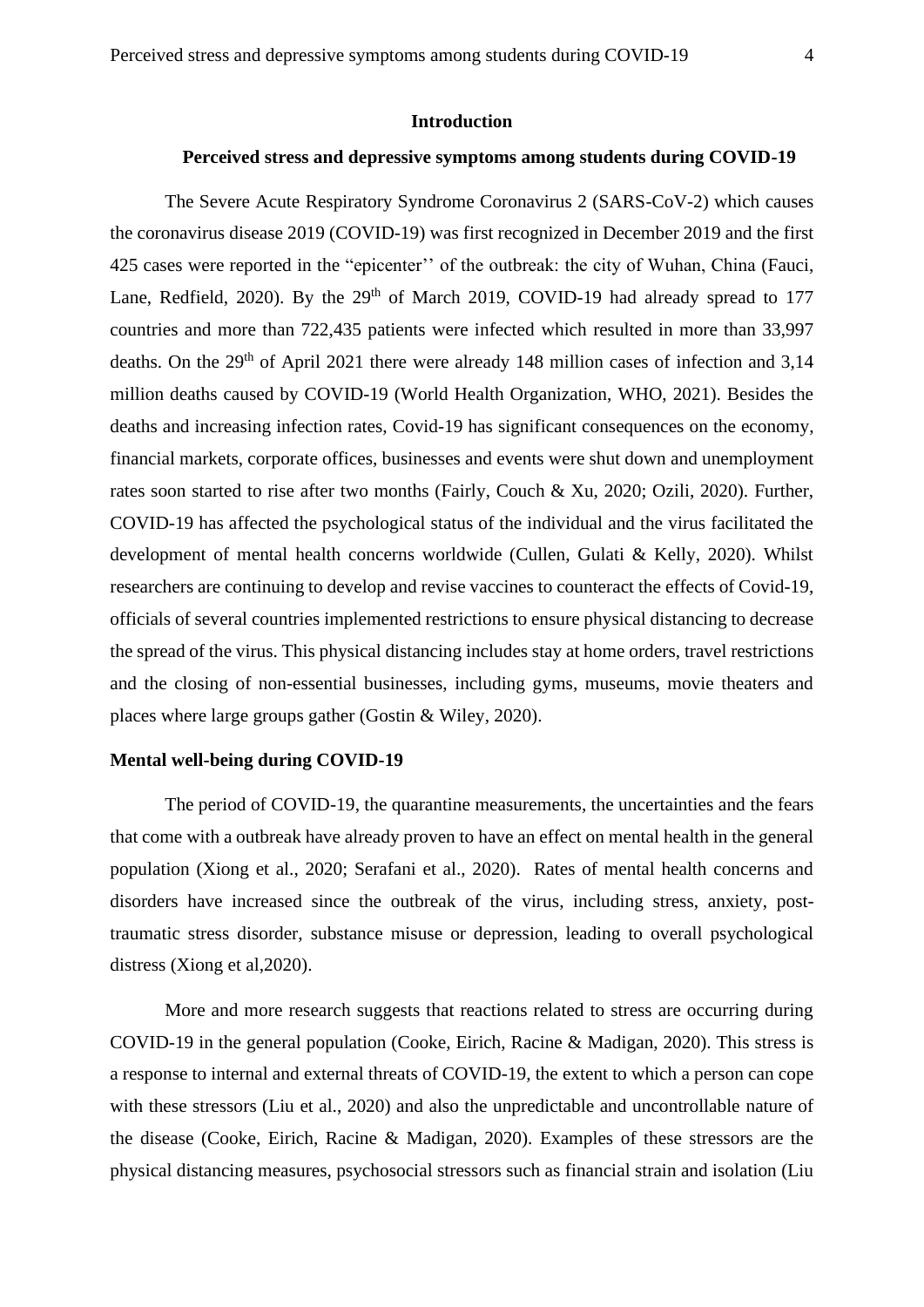& Doan, 2020) and also the fear of infection for the person self and the possible infection of a loved one (Schimmenti, Billieux & Starcevic, 2020). The alarming results of these stressors during COVID-19 can be seen in the prevalence of stress among the general population. Stress associated with COVID-19 has a prevalence of 23.1% and one in four adults require mental health services to cope with this stress (Cooke, Eirich, Racine & Madigan, 2020). A metaanalysis also showed that stress had a prevalence of 29.6% during COVID-19, based on five studies (Salari et al., 2020). However, stressors also have long-term consequences that raise concern. Elevations in general stress rates have an impact on mental health difficulties and can also lead to chronic health diseases. For example, stress that is improperly treated can lead to drug misuse, violence, family conflict, but may also facilitate the development of chronic conditions like cardiovascular diseases and cancer (Quick, Horn & Quick, 2008). Further, several studies indicated that perceived stress has been an important variable in determining anxiety related responses (Zvolensky et al., 2010), learning deficits and memory loss, posttraumatic stress disorders (Esch et al., 2002) or depression (Praag van, 2004). With the high prevalence of stress during COVID-19, the consequences of stress are concerning. Consequently, the rates of several mental health difficulties have risen during COVID-19 (Xiong et al., 2020).

There also is a higher prevalence of depression in the general population as a consequence of Covid-19. Studies have shown that the rates of depression during COVID-19 are alarming (Salari et al., 2020; Xiong et al., 2020). The prevalence of the depression disorder during COVID-19 is 33.7 % and depressive symptoms have increased from 14.6 % to 48.3% among the general population during COVID-19 (Salari et al., 2020; Xiong et al., 2020). The cognitions of individuals suffering from depressive symptoms refer to personal worthlessness, failure, incompetence and pessimism (Greenberg & Beck, 1989). Three mechanisms are proposed to explain the cognitive processes that results in emotional dysregulation in depression. These consist of inhibitory processes and deficits in the working memory, the inability to use positive and rewarding stimuli to regulate negative states and moods and lastly an apprehensive response to negative states and moods (Gotlib & Joormann, 2010). Individuals who do not suffer from depressive symptoms have schemas that are build up from positive information, whereas individuals suffering from depressive symptoms have cognitions that are composed of negative self-schemas and negative depression-relevant information (Greenberg & Beck, 1989; Gotlib & Joormann, 2010). There are different subtypes of depression. In the *Diagnostic and Statistical Manual of Mental Disorders* (5<sup>th</sup> ed.; DSM-5; American Psychiatric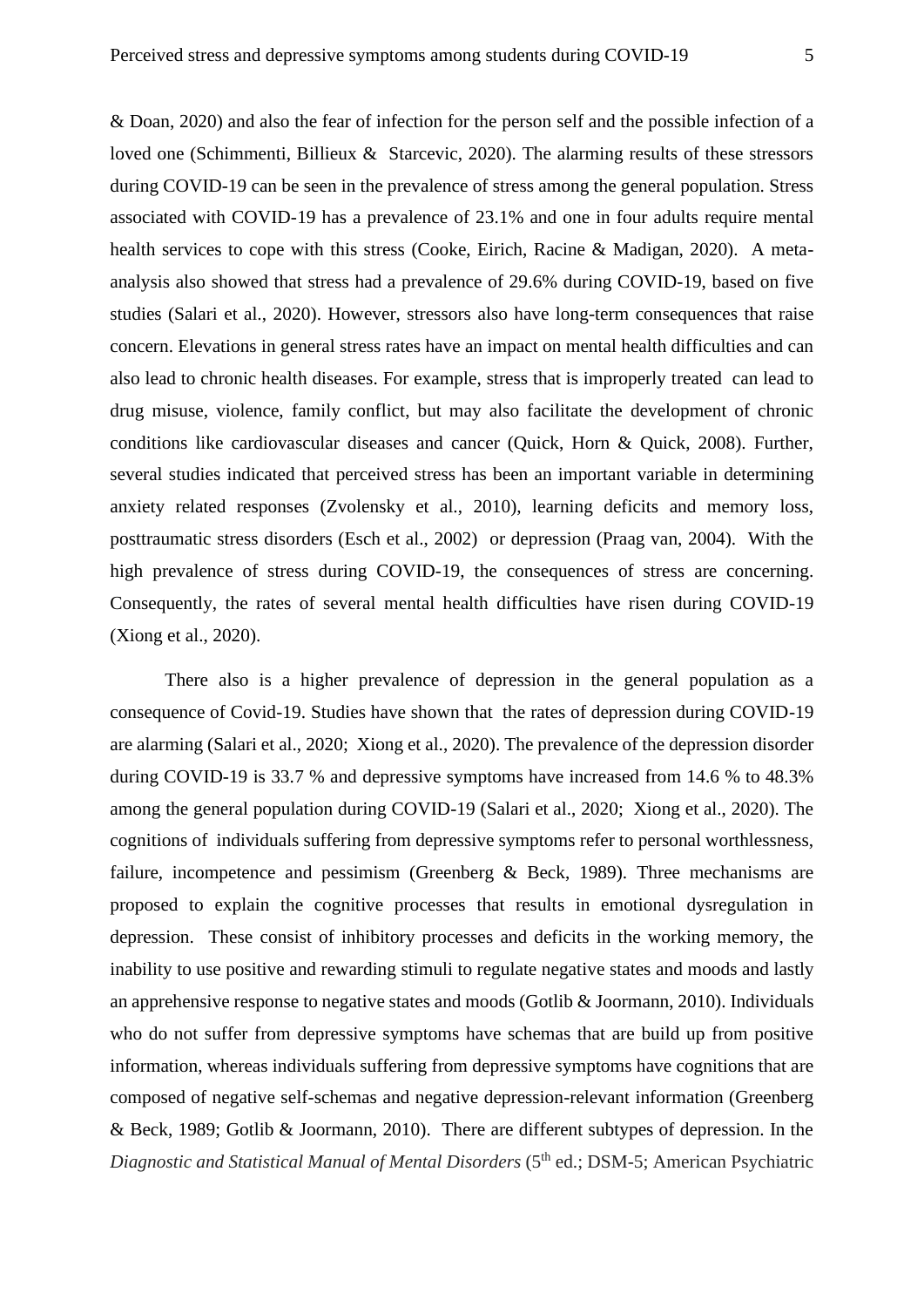Association, APA, 2013), depressive disorders consists of eight different subtypes; disruptive mood dysregulation disorder, major depressive disorder (major depressive episode included), persistent depressive disorder, premenstrual dysphoric disorder, substance medication-induced depressive disorder, depressive disorder due to another medical condition, other specified depressive disorder and lasty unspecified depressive disorder. Within these subtypes, the common cluster of symptoms can be seen in the presence of an empty, irritable sad mood, along with both cognitive and somatic changes that have a significant effect on the functioning of the individual. The factors that separate the different subtypes are timing, duration or the presumed etiology (APA, 2013). Individuals who suffer from depressive symptoms have persistent feelings of hopelessness, sadness and a loss of interest in activities that they used to enjoy (Truschel, 2020). Physical symptoms can also be present in individuals who suffer from depression, such as chronic pain and issues with digestion (Truschel, 2020). The underlying mechanisms of depression are explained by different models. The *cognitive model* proposes that biased attention is the underlying mechanism, individuals who suffer from depression selectively attend to negative stimuli (Disner, Beevers, Haigh & Beck, 2011). This bias is also present in the experience of perception, memory and self-schemas of the individual (Disner, Beevers, Haigh & Beck, 2011). The risk of depression can also be explained by coping protective factors such as social support seeking, self-blame and avoidance. Further, high levels of anger and hostility also predict a risk for depression (Ingram, Trenary, Odom, Berry & Nelson, 2002). Untreated depression can have several consequences. Depression has been proven to increase the risks of strokes, cardiovascular diseases, diabetes, obesity morbidity and to a lesser extent even cancer (Penninx, Milanschi, Lamers & Vogelzangs, 2013). Further, comorbidity between depression and drug abuse is also well established with a high level of cooccurrence (Volkow, 2004).

## **Mental well-being of students during COVID-19**

Looking at the demographics within the general population, students have been severely impacted by the outbreak of the virus (Aucejo, French, Araya & Zafar, 2020). A great number of universities across the world have cancelled and postponed all on campus events such as educational activities, workshops, conferences and sport to decrease the spread of COVID-19. Universities have taken these measures to protect their students from the highly infectious disease and this has an impact on more than 80% of the world's student populations (Sahu, 2020). Universities have switched from face to face lectures and tutorials to online delivery of programs and courses. The uncertainty that this brings has already been shown to have a great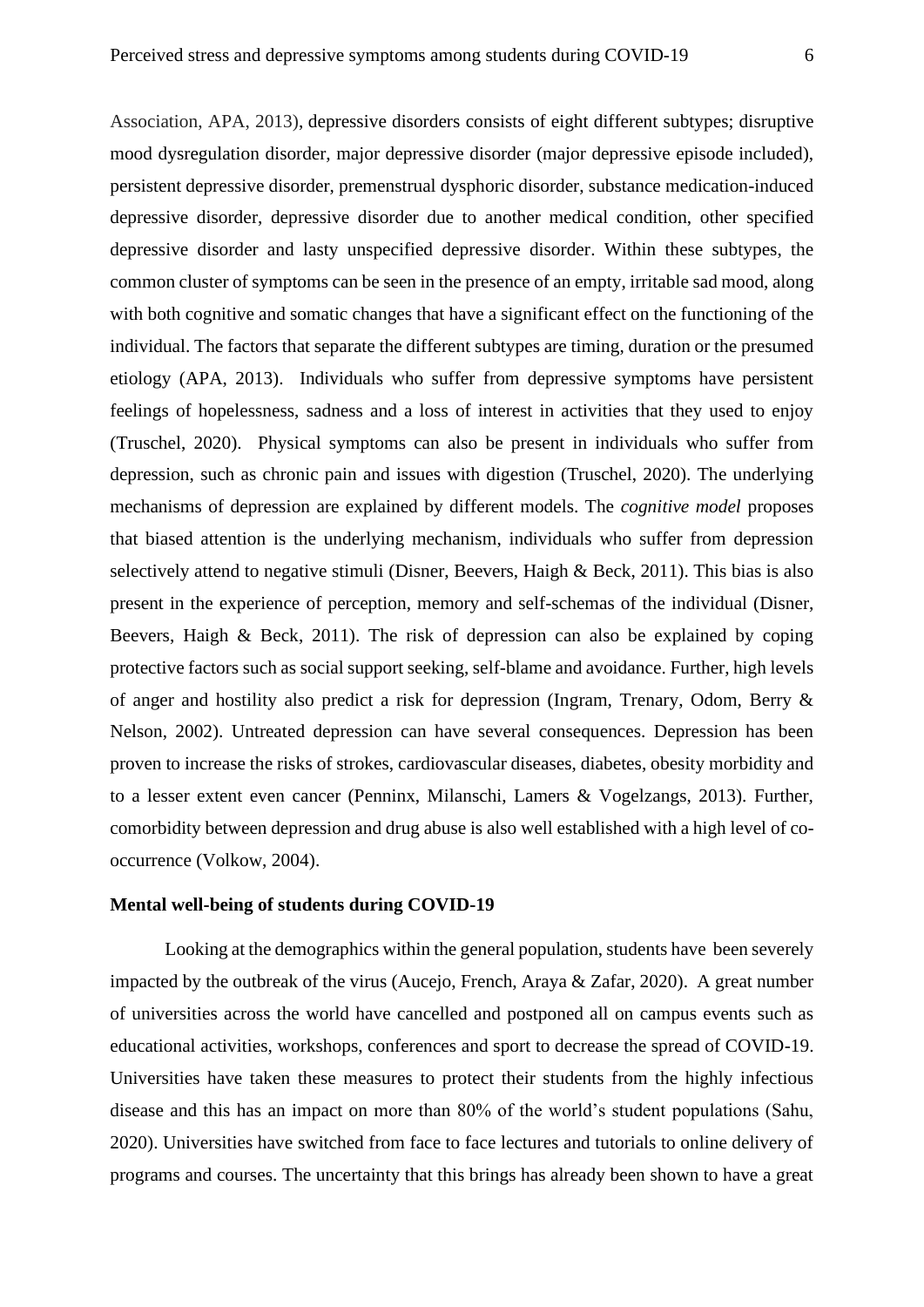effect on the mental health of students and has led to anxiety and significant levels of stress among university students during Covid-19 (Sahu, 2020; Satici, Saricali, Statici & Griffiths, 2020). Students themselves indicated to experience higher levels of stress, they worry about the disadvantages of online education and are afraid that they will suffer from this in the long-term when being compared to on-site educated students (Daniel, 2020). With the increase of online education, more students are spending time alone. All of these measures lead to a social isolated environment. Previous research has shown that online education leads to a lower quality of interactions (Dumford & Miller, 2018) and although students enjoy the flexibility of online education, reportedly the worst aspect is social isolation, having the feeling of being alone and the lack of a real-life connection (Rush, 2015). Social isolation has already been shown to have a negative effect on the mental-wellbeing of students (Lukács, 2021). Students without preexisting mental health issues before Covid-19 show increasing mental health issues during the pandemic. Compared to a year earlier, students now show increased degrees of sadness, depressive symptoms and anxiety symptoms. Students for example showed more depressiverelated-symptoms such as poor sleep, feelings of hopelessness and feelings of loneliness during social isolation (Tang et al., 2020). Social isolation has been proven to be the key factor in the increase of these mental health concerns (Hamza, Ewing, Heath & Goldstein, 2021).

Due to cancelled physical activities, students have less personal contact with friends and study peers. Next to physical education, their sports team, project group and friend group that they used to have direct contact with has either switched to meeting online or cancelled fully**.**  Universities have also cancelled social events, where students would usually meet new people and gather with friends. For example introduction weeks where new students have the opportunity to meet peers and also festivals, big sport events and events of study associations. The social network of students has been proven to be an important factor in boosting students' mental well-being (Mason, Zaharakis & Benotsch, 2013). Due to the social distancing measures imposed by governmental policies, the social isolation of students is increasing. The reduction of social interactions, together with lack of social support and in combination with new arising stressors because of COVID-19 pandemic students' mental health is affected negatively (Elmer, Mepham, Stadtfeldt 2020). University students notice this increase in mental health issues themselves, 83% of the respondents of a study done by Young Minds (2020) agreed that pre-existing mental health issues have gotten worse due to new stressors that occurred during the outbreak.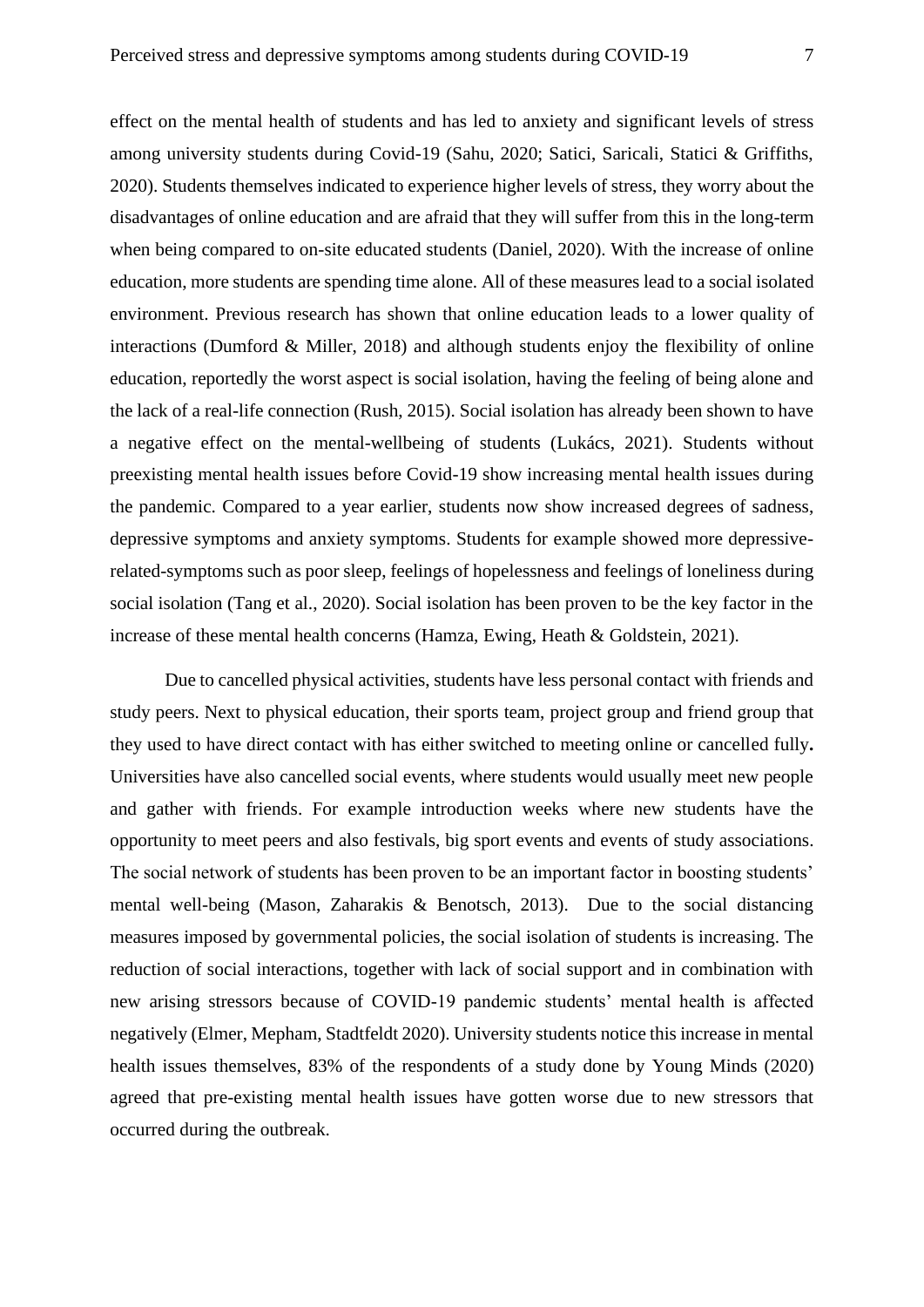As illustrated above, university students are a particular susceptible group in terms of mental health problems and this is also seen in the level of stress that students perceive during COVID-19 (Husky, Kovess-Masfety, Swendsen, 2020). A study done by AlAteeg, Alijhani en AlEasa (2020) showed that 58.1% of students feel fairly or very stressed during the outbreak. The students felt anger towards what was happening outside of their control and were experiencing increasing difficulties with unexpected changes (AlAteeg, Alijhani & AlEasa, 2020). Another study also showed that compared to pre-pandemic semester in the fall of 2019, more perceived stress was reported in university students that completed the study in the beginning of the pandemic in spring 2020 (Charles et al., 2020). As to gender differences among students, females scored significantly higher on perceived stress levels compared to males (AlAteeg, Alijhani & AlEasa, 2020). The increasing numbers of perceived stress amongst students may have negative consequences. First of all, stressful life events have proven to have a strong relationship with reduced academic performance (Khan, Altaf & Kausar, 2013). Students reported that amongst all of the health factors involved in academic achievements, stress impacted this achievement the most (Khan, Altaf & Kausar, 2013). Further, it was found that experiencing stressful life events is associated with drug abuse among students. Studies showed that 40% of respondents that had used a drug in the past month were experiencing high or very high levels of psychological distress. They use the legal or illegal drug to escape from the pressures that life brings such as a stressful life event, despite the health risks and enhanced suicide risks. (Rose & Bond, 2009; Peter, Marzuk & Mann, 1988). Lastly, severe and prolonged perceived stress itself is also an established risk factor for suicidal behavior and with suicide being the second leading cause of death among college students, this is alarming (Hirsch, Rabon, Reynolds, Barton & Chang, 2019).

Next to perceived stress levels, depressive symptoms have also increased among university students just as in the general population during COVID-19. At any given time, 25% of university students report depressive symptoms (Kumaraswamy, 2013). During COVID-19, the prevalence of depression among students has increased to 33.7%, more than stress (29.6%) and anxiety (31.9%) (Salari et al., 2020). Furthermore, a study showed that both male and female university students report increased depressive symptoms as a result of social distancing measures (Liu, Zhang, Yang & Yu, 2020), particularly for students with limited personal networks (Elmer, Mepham, Stadtfeldt, 2020). A low security of friendship, caused by distancing, subsequently has been proven to be related to more depressive symptoms (Mason, Zaharakis & Benotsch, 2013). Studies have demonstrated that individuals with depressive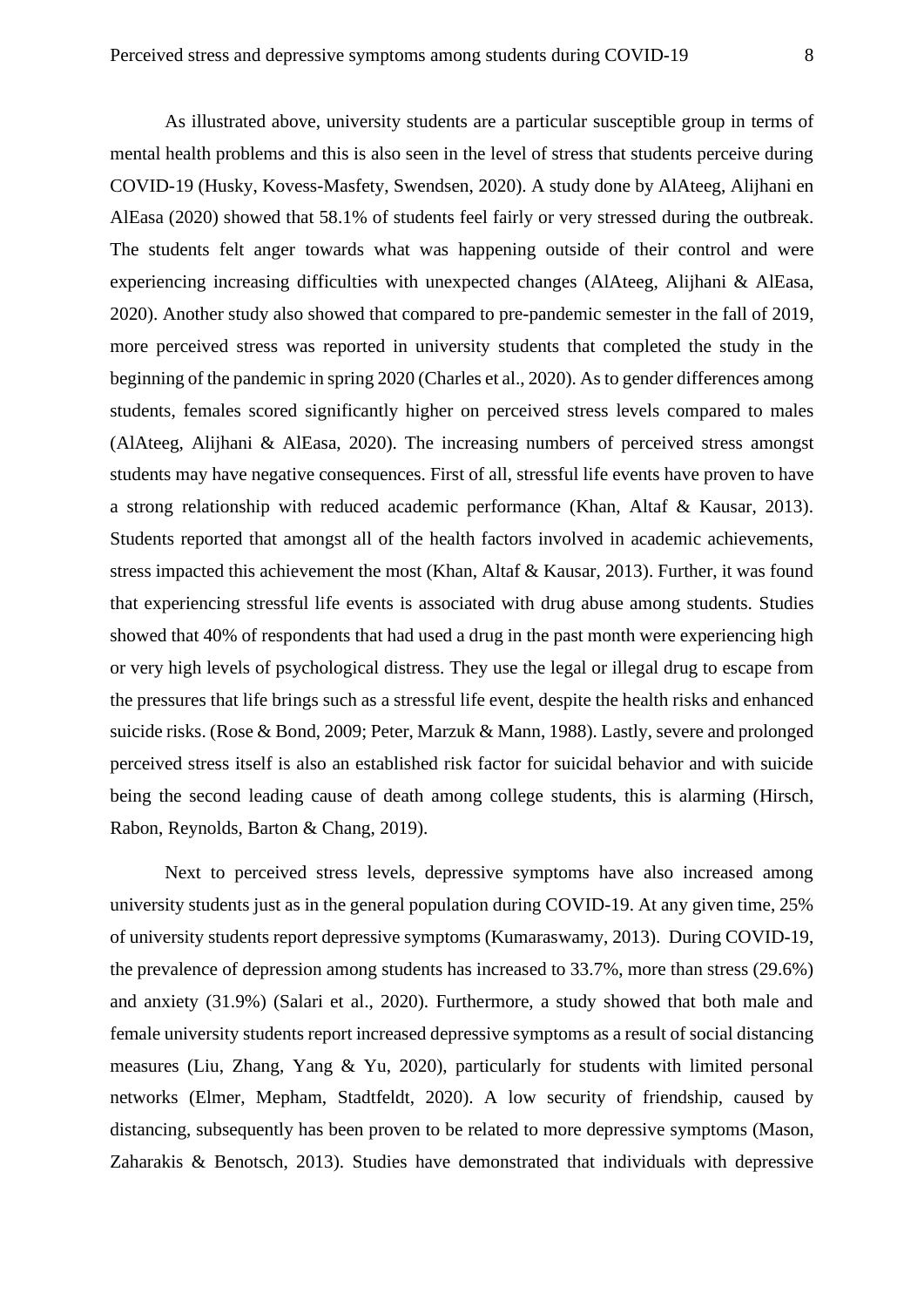symptoms have a higher likelihood to experience suicidal thoughts (Dvorak, Lamis & Malone, 2013), severe alcohol and drug misuse (Dennhardt & Murphy, 2011; Weiss, Griffin & Mirin, 2009 ), and poor overall health (Ruo, Rumsfeld, Hlatky et al., 2003).

As seen above, there are negative effects regarding the overall mental health and depressive symptoms. During COVID-19 the general mental health concerns among university students has increased and because of the alarming effects it is important that the mental wellbeing of students during COVID-19 is explored. Especially it is important to explore depressive symptoms because of the long-term implications on personal and societal levels. The general objective of this study is therefore to explore the effect of COVID-19 on the perceived stress and depressive symptoms of students. A secondary objective is to assess whether there is a difference between males and females regarding depressive symptoms during Covid-19. Together, the objectives of this study will add to the research whether COVID-19 affects the mental well-being of students and with this information it can be assessed whether measurements should be taken to reduce the effect of the pandemic. To explore the mental well-being of university students during COVID-19 the following research questions (RQ) and hypothesis' will be investigated.

RQ<sub>1</sub>: What is the impact of COVID-19 pandemic on university students' mental well-being?

- Hypothesis 1: University students report moderate rates of perceived stress during the COVID-19 pandemic.
- Hypothesis 2: Depressive symptoms regarding loss of energy, sleep pattern and concentration have significantly increased in university students as a result of the COVID-19 pandemic.

RQ<sub>2</sub>: Are there gender differences regarding depressive symptoms in university students during COVID-19?

- Hypothesis 3: There are significant differences between male and female students in terms of depressive symptoms during the COVID-19 pandemic.

RQ3: What is the relationship between perceived stress and depressive symptoms among students during the COVID-19 pandemic?

<span id="page-8-0"></span>- Hypothesis 4: There is a positive relationship between perceived stress and depressive symptoms among students during the COVID-19 pandemic.

## **Methods**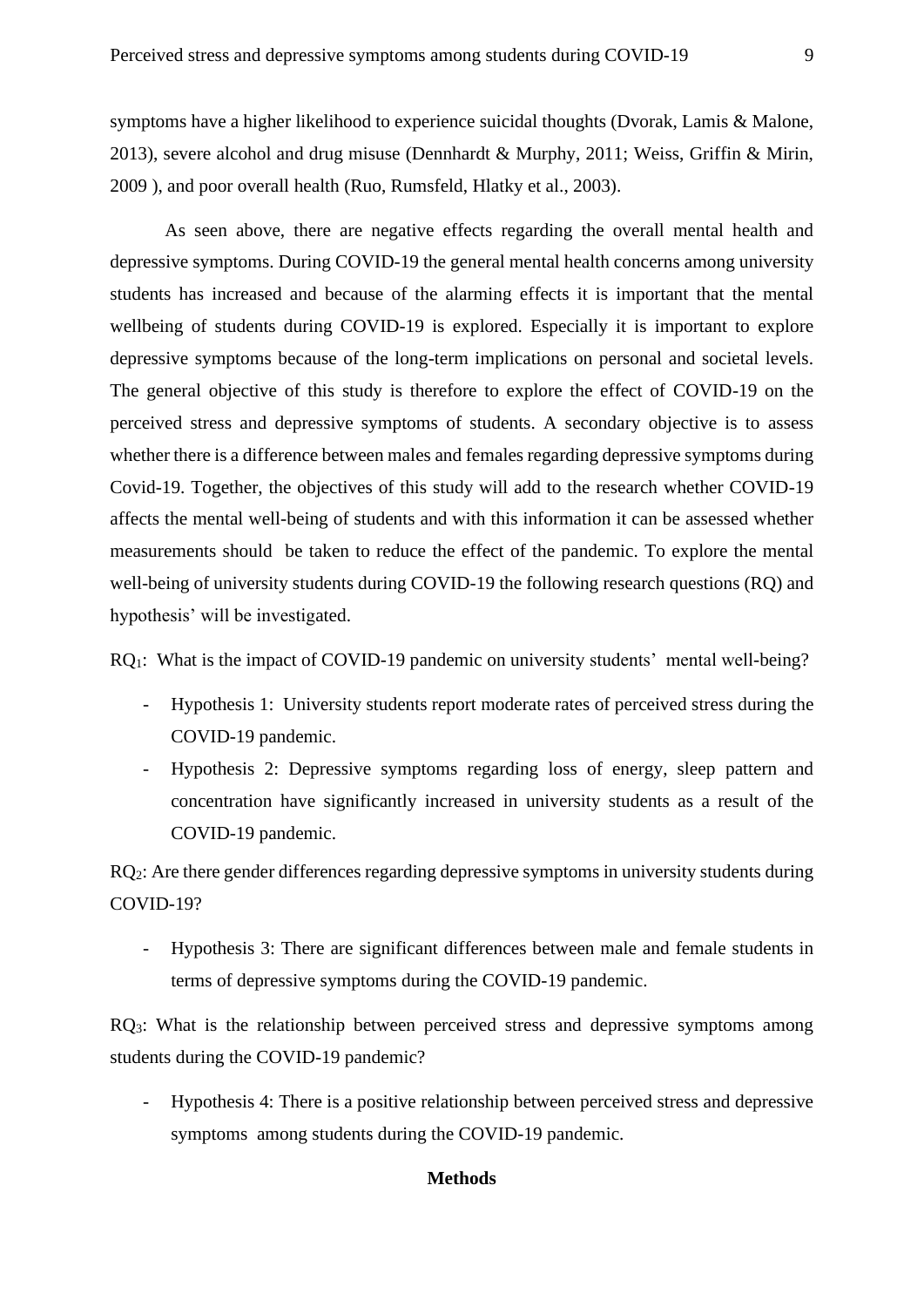## <span id="page-9-0"></span>**Design**

As to the design of the study, an analytical cross-sectional survey study was performed. This was done by conducting an online survey that was distributed amongst university students. The participants were recruited through convenience sampling.

## <span id="page-9-1"></span>**Participants**

In total, 362 students participated in the study with ages ranging between 18 and 32 years old. The participants had to be at least 18 years old to be included in the study, had to have a sufficient command of the English language and currently enrolled in a University or a University of Applied Sciences. Based on all of these inclusion criteria 146 people did not meet the criteria. Further, there were individual variables that the participants were asked. These variables consisted of age, gender, nationality, previous mental health problems and also if the participant was previously infected by the SARS-COV-2 virus. To recruit participants, the SONA system of the University of Twente was used, peers were contacted and the survey was uploaded on social media platforms. When participants filled in the survey via the SONA system, they received credits. The survey was open for participation from the  $9<sup>th</sup>$  of April 2021 until the  $10<sup>th</sup>$  of May 2021. The participants all signed an informed consent form. Before the gathering of data the study was approved by the Ethical Committee with request number 210233. Lastly, participation in the study was voluntary.

## <span id="page-9-2"></span>**Instruments**

To explore the mental well-being of university students during COVID-19, a survey was created in Qualtrics. The questionnaire explored the demographics and individual variables such as previous and current mental health, the perceived stress and depressive symptoms of students.

**Demographic questions.** At the beginning of the survey, several background questions were asked regarding the demographics of the participants. This part of the survey consisted of eight questions in total. Of these questions, there were two open questions which covered age and country of origin, the other six closed ended questions regarded gender and their current enrollment in a university or a university of applied sciences. Due to the study being about the period of COVID-19, a question whether the participant is infected or was previously infected by the SARS-COV-2 virus was also asked. Questions about whether they were ever diagnosed with a mental health condition and if they had ever sought psychological or pharmacological treatment for mental health concerns were also part of the demographic questions.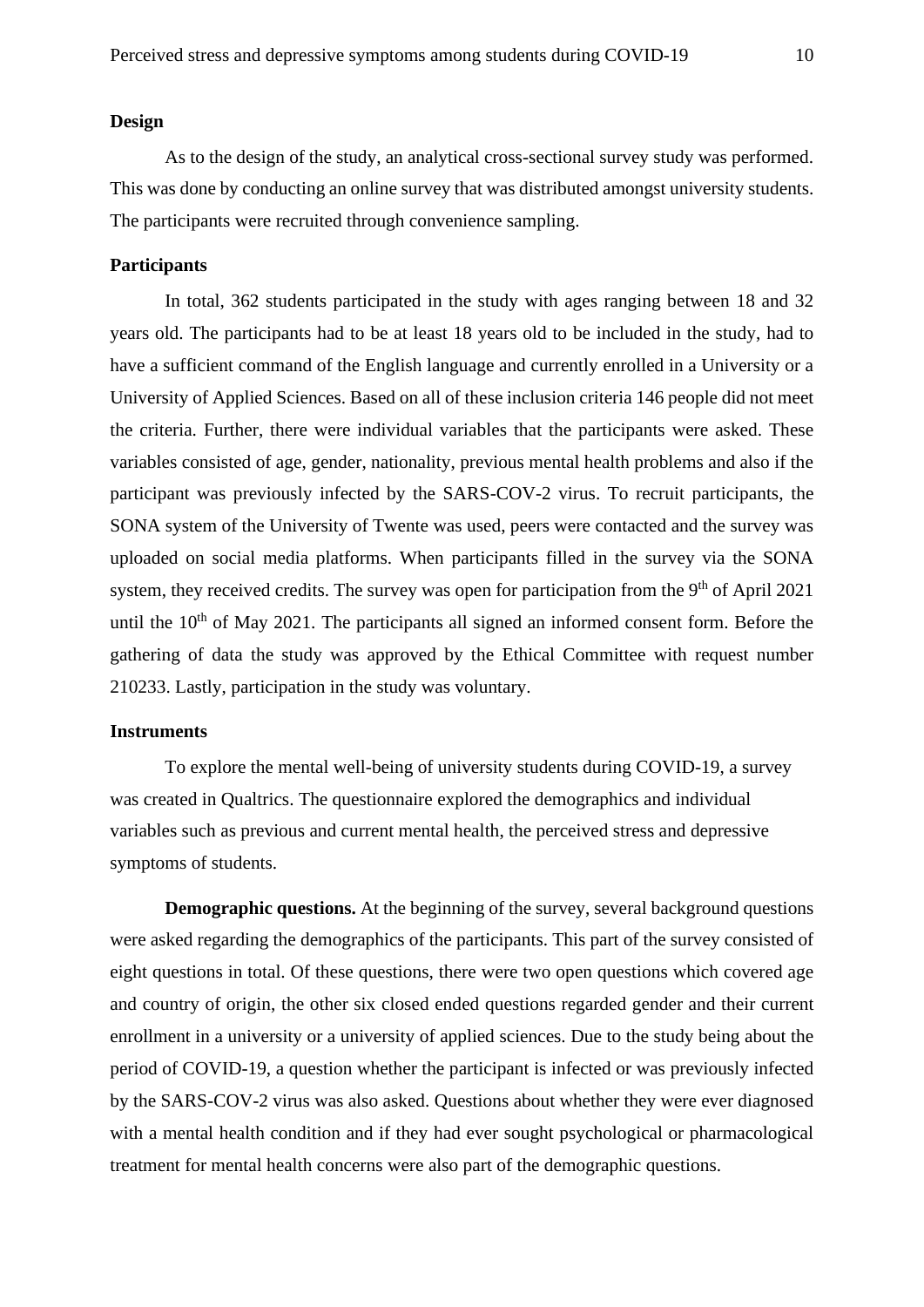**Perceived stress.** The self-perception of stress among university students during COVID-19 was measured with the Perceived Stress Scale (PSS) (Cohen, Kamarch & Mermelstein, 1983). The PSS is a self-reported questionnaire which measures the degree that individuals perceive a situation in their life as stressful. The items of the scale measure the extent to which individuals evaluated their life as uncontrollable, unpredictable and overloaded in the past month (Lee, 2012). In this study, the version of the PSS scale with 10 items was used (PSS-10). This version of the PSS uses a five point Likert scale (Lee, 2012), ranging from never (0) to very often (4) (Cohen, Kamarck & Mermelstein, 1994). The internal consistency of the PSS-10 is evaluated with a Cronbach's alpha of 0.75 (Huang et al., 2020) and therefore has a good internal consistency. Further, the test-re-test reliability of the PSS-10 is good  $(r = .77)$ (Remor, 2006). The total scores from the PSS-10 range from 0 to 40 and higher scores represent higher levels of perceived stress (Cohen, Kamarck & Mermelstein, 1994). Further, scores ranging from 0-13 are considered as low stress, scores from 14-26 moderate stress and scores between 27-40 are considered as high perceived stress. To use the PSS in the data analysis, questions 4, 5, 7 and 8 required reversed coding.

**Depressive symptoms.** To explore the effect of COVID-19 on depressive symptoms among university students, the Beck Depression Inventory - II was used. The BDI-II consists of 21 items which measure depressive symptoms and characteristic attitudes through selfreported ratings (Beck et al., 1961). The items assess cognitive, behavioral, affective and somatic components of depression. It makes use of a four point Likert scale (Beck, Steer & Brown, 1996). The internal consistency of the BDI-II is measured with a 0.9 alpha coefficient which indicates an excellent internal consistency (Wang & Gorenstein, 2013) Further, the testre-test reliability is also shown to be stable with a Pearson's r ranging between 0.73 and 0.96 in several studies. Moreover, higher scores indicate higher levels of depression (Wang & Gorenstein, 2013; Teri, 1982). As for the cut off scores, scores between 0 and 13 indicate minimal depression; 14 and 19 mild depression; 20 and 28 moderate depression and scores between 29 and 63 indicate severe depressive symptoms. Consequently, the total score ranges from 0 to 63.

**Ad-hoc items**. Further, three items were withdrawn from the BDI-II to compare the scores of these depressive symptoms before and during COVID-19 and were adapted to the scope of this study. The items concerned loss of energy, sleep pattern and concentration. To measure the scores before COVID-19 the formulation for the items was slightly adapted to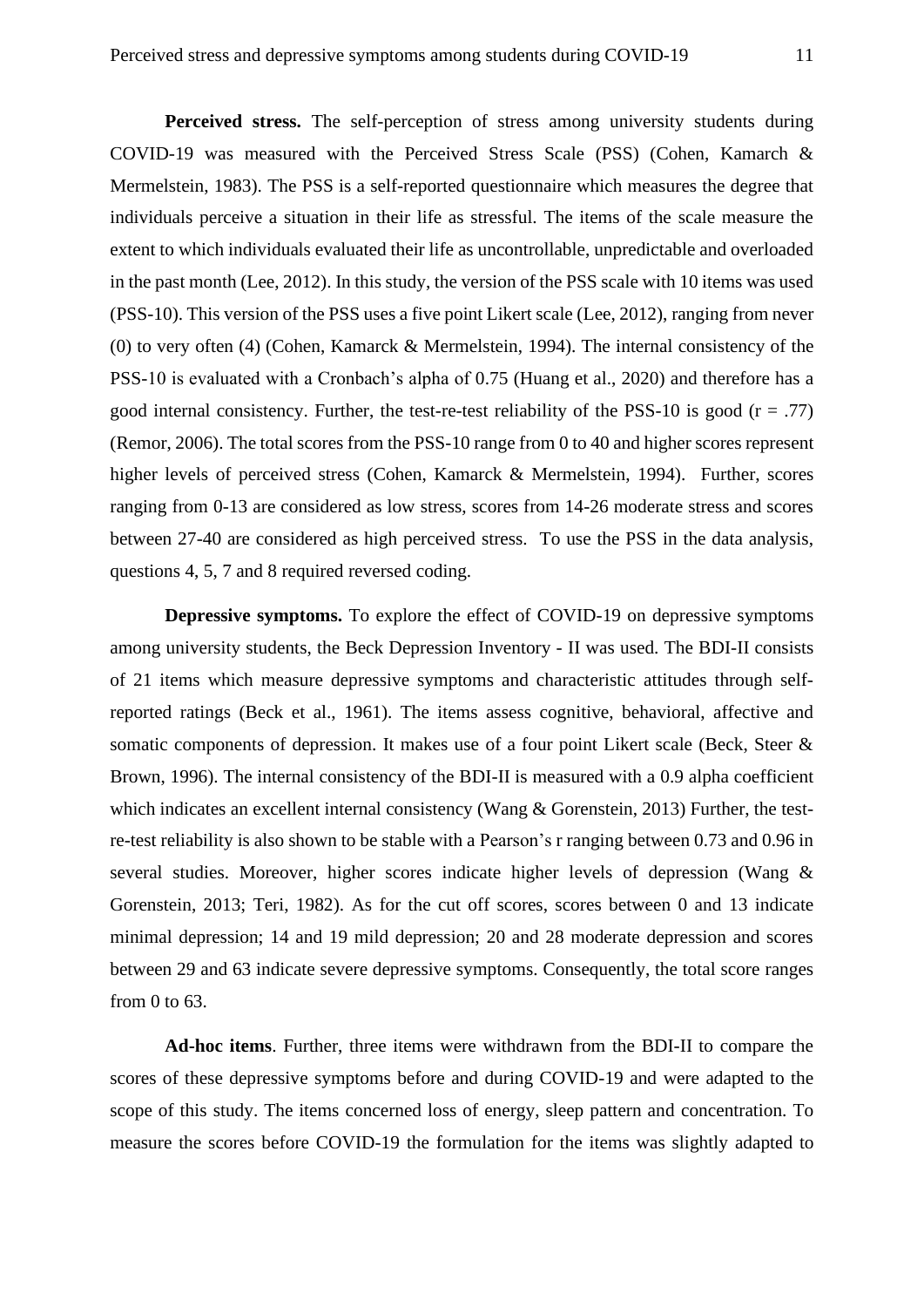persuade the participants to think about their loss of energy, sleep pattern and concentration before COVID-19.

## <span id="page-11-0"></span>**Procedure**

The survey used in this study was created using Qualtrics. Before starting the survey, participants were informed that the aim of the study was to explore their mental well-being during COVID-19 and that several concepts were going to be measured. They were also asked to give an informed consent in which it was stated that their data was anonymous and that it was confidential. Also, their participation in the study was voluntary. After this information was given and agreed upon, the survey was filled in by the participant. First of all, the demographic questions were filled out. Next, the general mental well-being of the participant was measured by the PSS. After this different concepts were measured, including the focus of this study; depressive symptoms. Depressive symptoms of the participants were measured with the BDI-II. As for the duration, the survey took approximately fifteen to twenty minutes for the participants to fill it in. After completing the survey, the participants were thanked for their response.

## <span id="page-11-1"></span>**Data analysis**

The data collected in Qualtrics was first converted to SPSS and the participants who did not meet the inclusion criteria were removed. After all the data was prepared, descriptive statistics were conducted to explore the demographic information of the participants. With these descriptive statistics, age, gender, level of education and nationality were explored. The descriptive statistics were also used for the questions whether the participant was ever infected with the SARS-COV-2 virus, whether the participant ever sought psychological or pharmacological treatment for mental health concerns and if the participant ever been diagnosed with a mental health condition.

Next, the normality of the data was explored with Shapiro-Wilk test and QQ plots. For perceived stress, the Shapiro-Wilk test showed that the data was normally distributed ( $p = .28$ ). For the BDI-II The Shapiro-Wilk test indicated that the data was not normally distributed (p =.00), however a visual inspection of QQ plots showed normally distributed data with no significant deviations (see QQ plot in appendices), therefore parametric tests were employed to address all the hypotheses.

As for the first hypothesis, the total score of the PSS was first calculated. Further, the scores were divided in the three categories of the cut off scores to see which students had *low*,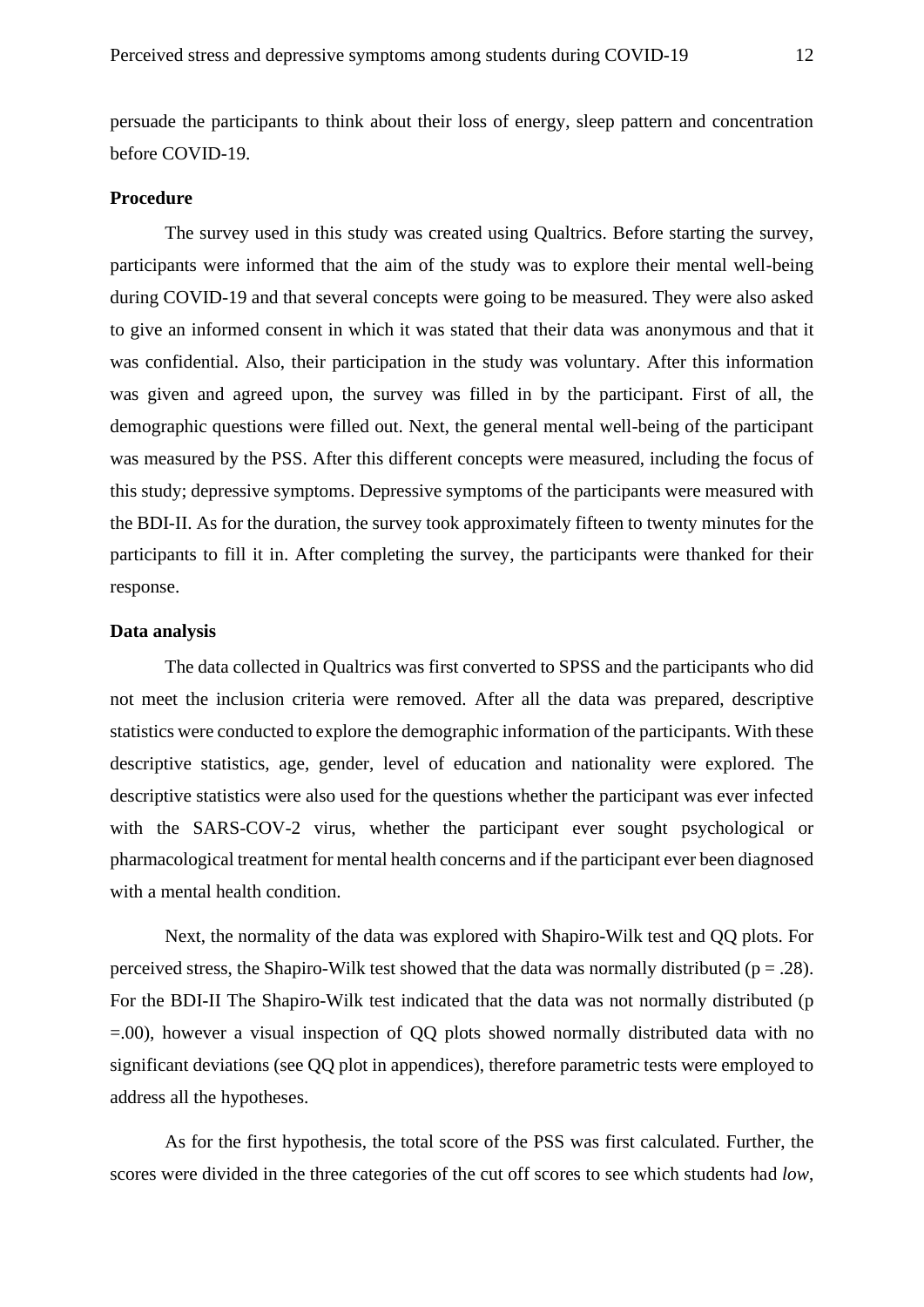*moderate* and *high* perceived stress. To test the hypothesis, descriptive and frequency analyses were carried out regarding total PSS-10 scores.

As for the second hypothesis, the total score of the BDI-II was first calculated. To test the hypothesis, a repeated measure ANOVA was used on the each of the three items that were asked twice in the questionnaire to test the symptoms regarding loss of energy, sleep pattern and concentration ability before and during COVID-19.

As for the third hypothesis, a t-test for independent samples was run to test the differences of males and females regarding depressive symptoms. For this, the total score of the BDI-II was used.

Lastly the fourth hypothesis, a Pearson's correlation was conducted using the total scores of the PSS-10 and the BDI-II.

#### **Results**

<span id="page-12-0"></span>The data of 216 participants was used for the analyses. In total there were 60 males, 154 females and two people that indicated 'other' for their gender. The mean age of the participants was 21.73, 40 participants had sought psychological or pharmacological health before, 28 participants indicated to have been diagnosed with a mental health concern and 20 participants were infected with the SARS-COV-2 virus since the beginning of the pandemic (see Table 1).

Table 1

| Participants' Characteristics | N(216)         | $M/(SD)/\%$ | Minimum | Maximum |
|-------------------------------|----------------|-------------|---------|---------|
| Gender                        |                |             |         |         |
| Female                        | 154            | 71.3%       |         |         |
| Male                          | 60             | 27.8%       |         |         |
| Other                         | $\overline{2}$ | 0.9%        |         |         |
| Country of origin             |                |             |         |         |
| Dutch                         | 29             |             |         |         |
| German                        | 147            |             |         |         |
| Other                         | 40             |             |         |         |
| Age                           | 216            | 21.73(1.9)  | 18      | 32      |
| Infection with Covid-19       |                |             |         |         |

*Descriptive data of variables of interest.*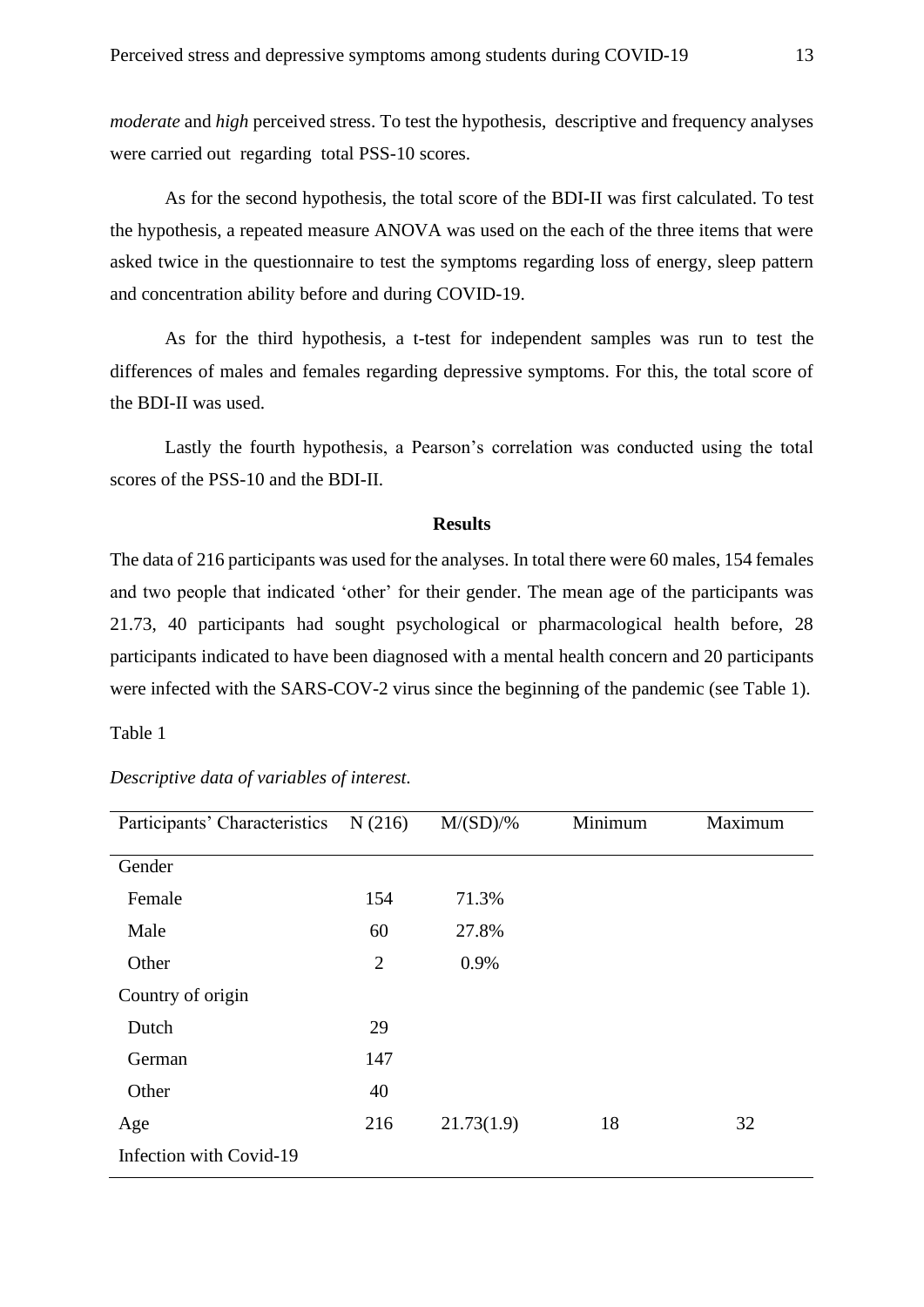| 20  | 9.3%       |                  |    |
|-----|------------|------------------|----|
| 196 | 90.7%      |                  |    |
|     |            |                  |    |
|     |            |                  |    |
| 40  | 18.5%      |                  |    |
| 176 | 81.5%      |                  |    |
|     |            |                  |    |
|     |            |                  |    |
| 28  | 13%        |                  |    |
| 188 | 87%        |                  |    |
| 216 |            |                  |    |
| 216 | 14.6(10.5) | $\boldsymbol{0}$ | 53 |
| 112 | 51.9%      |                  |    |
| 56  | 25.9%      |                  |    |
| 26  | 12.0%      |                  |    |
| 22  | 10.2%      |                  |    |
|     |            |                  |    |
| 216 | 21.6(7.1)  | $\overline{2}$   | 39 |
| 31  | 14.4%      |                  |    |
| 140 | 64.8%      |                  |    |
| 45  | 20.8%      |                  |    |
|     |            |                  |    |

*Note.* M= mean, SD= standard deviation

Concerning  $H_1$ , descriptive and frequency analysis indicated that there was a high prevalence of moderate perceived stress in the sample of the current study (*M= 21.58, SD= 7.06)* (see Table 1). Further, 14.4% of the 216 students showed low perceived stress, 64.8% showed moderate perceived stress and 20.8% of the students reported high rates of perceived stress. Therefore, the first hypothesis was accepted.

Regarding H2, a repeated measures ANOVA indicated that for the first item the symptoms of loss of energy significantly increased  $F(1, 215) = 187.86$ ,  $P < .001$ ) (see Table 2). For the second item regarding sleeping pattern, there was also a significant increase F (1, 215)  $= 46.51$ , P <.001) (see Table 2). Lastly, the third item about concentration also showed a significant increase  $F(1, 215) = 222.86 P < .001$ ) (see Table 2). Therefore, the second hypothesis was also confirmed.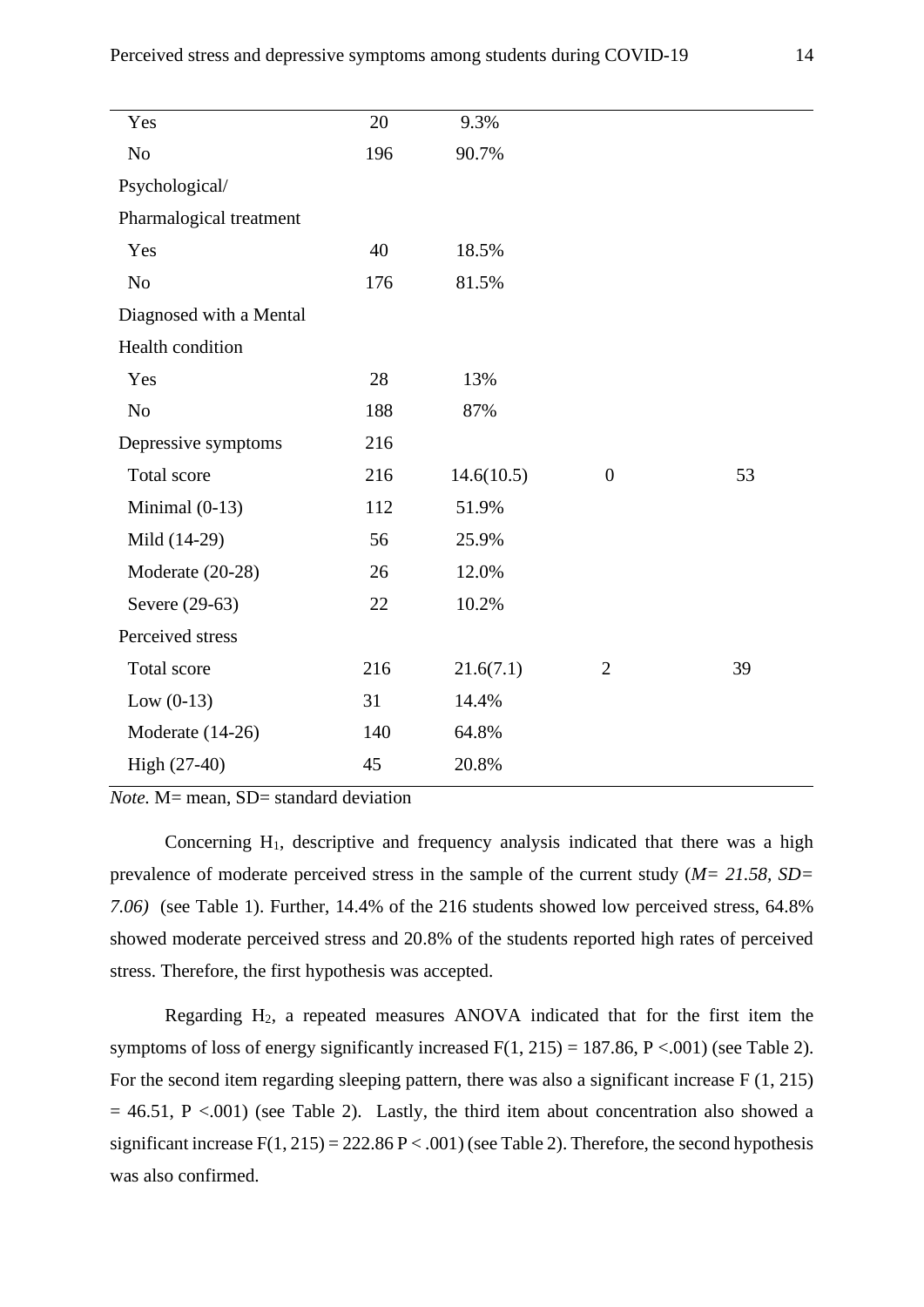## Table 2

# *Gender differences regarding depressive symptoms during COVID-19 and differences in depressive symptoms before and during COVID-19.*

| Characteristic   | Depressive symptoms during COVID-19 |           |                 |                   |                      |
|------------------|-------------------------------------|-----------|-----------------|-------------------|----------------------|
|                  | M                                   |           | <b>SD</b>       |                   |                      |
| Gender           |                                     |           |                 |                   |                      |
| Female           | 15.79                               |           | 10.51           |                   |                      |
| Male             | 11.1                                |           | 9.26            |                   |                      |
|                  |                                     |           |                 |                   |                      |
|                  | <b>Before COVID-19</b>              |           | During COVID-19 |                   | F(p)                 |
|                  | M                                   | <b>SD</b> | M               | <b>SD</b>         |                      |
| Depressive       |                                     |           |                 |                   |                      |
| symptoms         |                                     |           |                 |                   |                      |
| Loss of energy   | .27(.59)                            | .59       | 1.16(0.8)       | $\boldsymbol{.8}$ | $187.86 \times .001$ |
| Sleeping pattern | .53(.81)                            | .81       | .96(.76)        | .76               | 46.51(<.001)         |
| Concentration    | .23(.53)                            | .53       | 1.18(.95)       | .95               | $222.86 \times .001$ |

*Note*. Difference in depressive symptoms before and during COVID-19 n=216, difference in depressive symptoms between females and males n=214.

To assess H<sup>3</sup> , an independent sample t-test on the data of the whole BDI-II (see Table 1 ) (n=214) showed a significant difference between the scores of females (*M= 15.79, SD= 10.51*) and males (*M= 11.1, SD= 9.26*). Females obtained significantly higher scores on depressive symptoms  $t(212) = -3.03$ ,  $p = 0.03$  (see Table 2), therefore the third hypothesis is also confirmed.

Lastly, concerning H4 a Pearson's correlation showed a significant positive relationship between perceived stress and depressive symptoms  $r(214) = 0.73$ ,  $p = <.001$ . Therefore the hypothesis is confirmed.

## **Discussion**

<span id="page-14-0"></span>In this research, the impact of the period of COVID-19 on the mental health of students regarding perceived stress and depressive symptoms was explored. The results of this research showed that there was a significant effect of COVID-19 on the mental health of students. To be more specific, it was found that (1) university students show moderate rates of perceived stress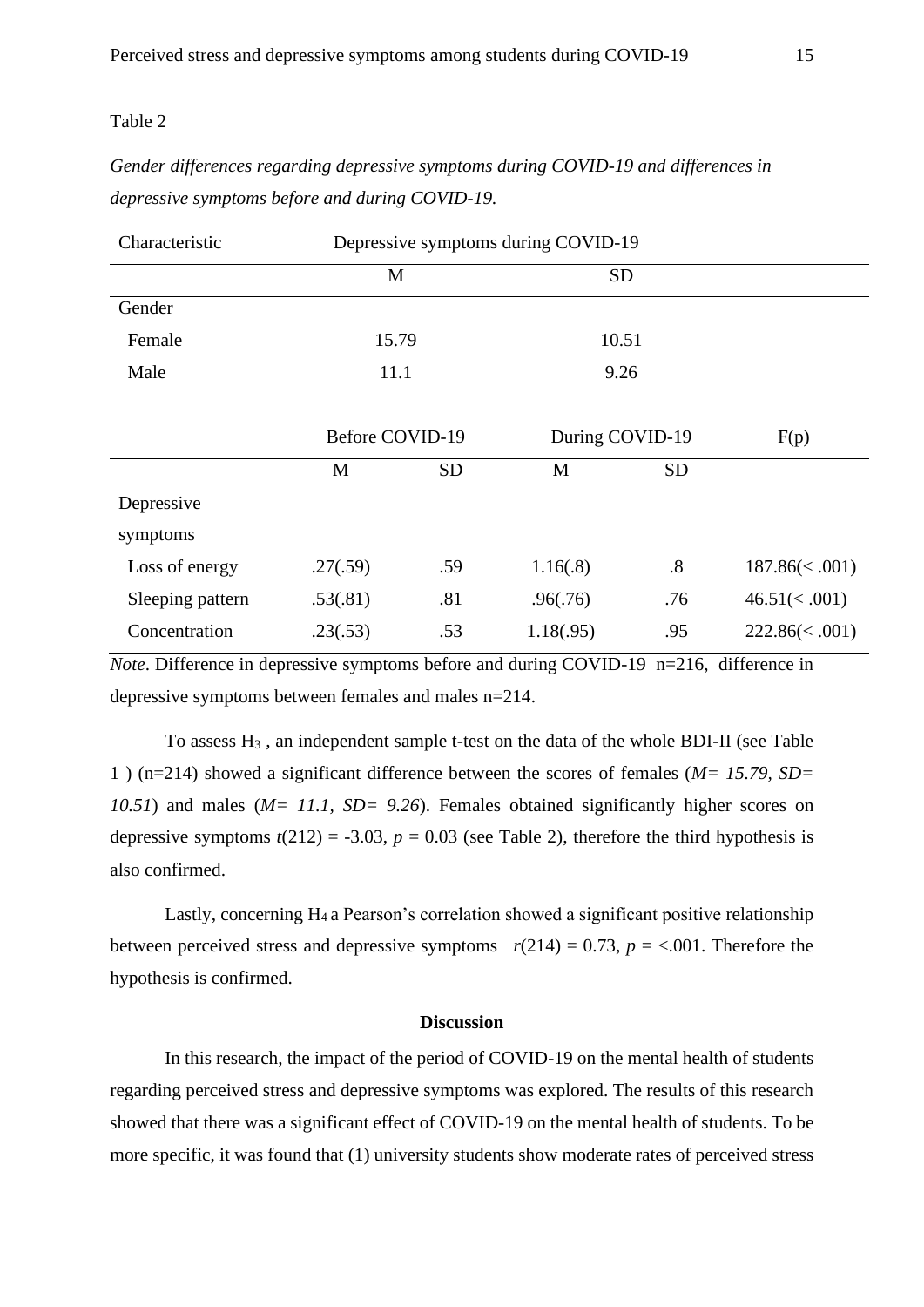during the COVID-19 pandemic; (2) isolated depressive symptoms have increased in university students as a result of the COVID-19 pandemic; (3) there are significant differences between male and female students in terms of depressive symptoms during the COVID-19 pandemic.

The results of this research confirmed the hypothesis that students experience moderate perceived stress during COVID-19. The results were also in line with previous research. First of all, AlAteeg, Aljhani & Aleesa (2020) used the PSS-10 as well to measure the perceived stress among students during the COVID-19 outbreak and in line with this study found that 55% of the students showed moderate perceived stress during COVID-19. Further, a study done by Aslan & Pekince (2020) also showed that students experienced a moderate level of stress during COVID-19 with an average score of 28.1 on the Perceived Stress Scale (PSS-14) indicating that the COVID-19 pandemic negatively affects the stress level of students. These results and the level of stress among students during COVID-19 can be explained by various research. First of all, it has been proven that social relationships are important moderators for stress. If an individual has a difficult time with creating social contact, stress can be present (Bhargava & Trivedi, 2018). During COVID-19, students have had difficulty in creating new friendships and psychically seeing their social contacts, which can explain the levels of stress experienced by the students. Further, students cope with stress through leisure activities and exercising (Pierceall & Keim, 2007). During the pandemic most sport events, on campus educational events and other activities have been cancelled. Due to this, students were unable to use these activities to cope with stress, the stress levels found in students in this research can also be explained. Lastly, students also experience new stressors during COVID-19 such as having the fear of becoming infected or fear for a family member and dealing with difficulties and frustrations of online learning (Fawaz, Nakhal & Itani, 2021).

Further, this research showed that depressive symptoms regarding energy, sleep pattern and concentration increased during COVID-19. Previous research already showed that sleep problems are common among college students and that it is an indicator of health. Students who often suffer from sleep problems are associated with serious depressive symptoms (Yu, Tian, Cui & Wu, 2021). During COVID-19, the sleep quality of students has worsened which could explain the increase in the depressive symptoms (Marelli et al., 2021). Research done by Son, Hegde, Smith, Wang & Sasangohar (2020) also showed students to have more difficulties concentrating during COVID-19 which is also one of the findings of this study. Further, students were also worried about the health of their family members and themselves due to COVID-19, leading to more depressive symptoms in general (Yu, Tian & Wu, 2021). Students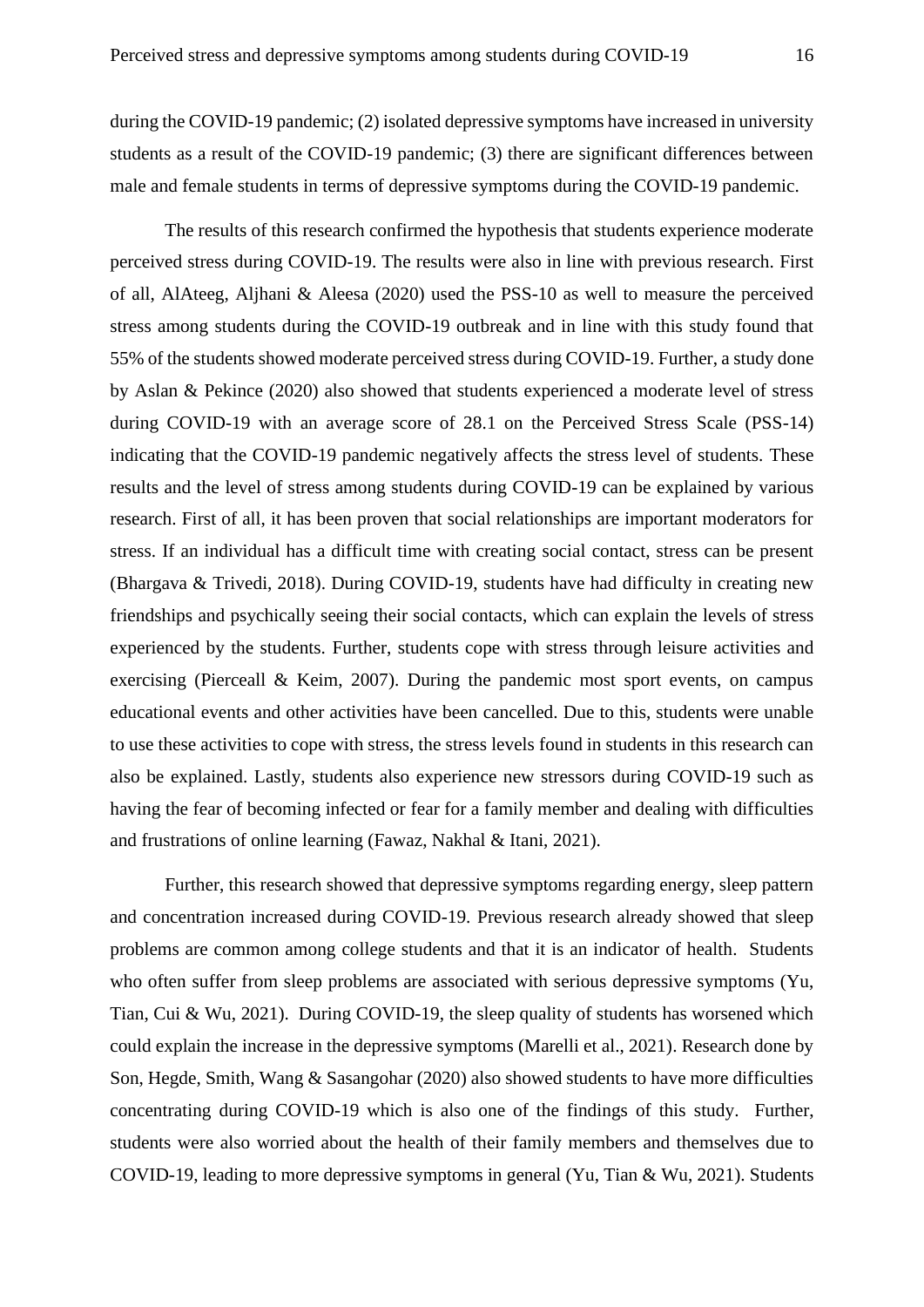experience stress due to online education and this has been previously proven to lead to higher prevalence of depressive symptoms (Waakter, Borge, Fundingsrud, Johnsen & Torgersen, 2004). Also mentioned before were the cancelled social activities of students during COVID-19, research on depressive symptoms during COVID-19 indicated that students whose social interactions were affected had a higher prevalence of depressive symptoms (Yu, Tian & Wu, 2021) The social isolation during the pandemic can therefore explain the higher rates of depressive symptoms compared to before COVID-19.

Furthermore it was found that there are significant differences between females and males regarding depressive symptoms during COVID-19. Several other studies investigating adult populations also reported that females experience more depressive symptoms compared to males (Bracken & Reintjes, 2010). The results during COVID-19 can also be explained by previous research. First of all it has been shown that stressful life events have a stronger negative effect on depressive symptoms on females than on males (Bodecka et al., 2021). During COVID-19 students have been experiencing stress due to online education, social isolation and worrying about health problems , this can explain the higher depressive symptoms for females students in this study compared to males (Bracken & Reintjes, 2010). Further, females rely more on social support than males (Ang & Malhotra, 2016). During quarantine, social interactions have decreased due to cancelled on campus events, sport events and other activities. This can have a negative effect on the social support that female students experience which can increase depressive symptoms (Flaherty & Richman, 2010).

However, this research showed that for both male and female students depressive symptoms were present. During COVID-19, most leisure activities were cancelled which resulted in less distraction in the area of study but more focus on the pandemic itself. This might explain why males also showed significant depressive symptoms during COVID-19 as a study done by Garnefski, Teers, Kraaij Legerstee & Kommer (2004) showed that males and females both frequently use the cognitive coping strategy of positive reappraisal and search for distractions when suffering from depressive symptoms. Furthermore, a study showed that both male and female university students report increased depressive symptoms themselves as a result COVID-19 (Liu, Zhang, Yang & Yu, 2020)

Lastly, a significant positive relationship between perceived stress and depressive symptoms among students during COVID-19 was found. This was expected and not surprising as previous studies indicated the same result. For example, a study done by Nathan & Sheets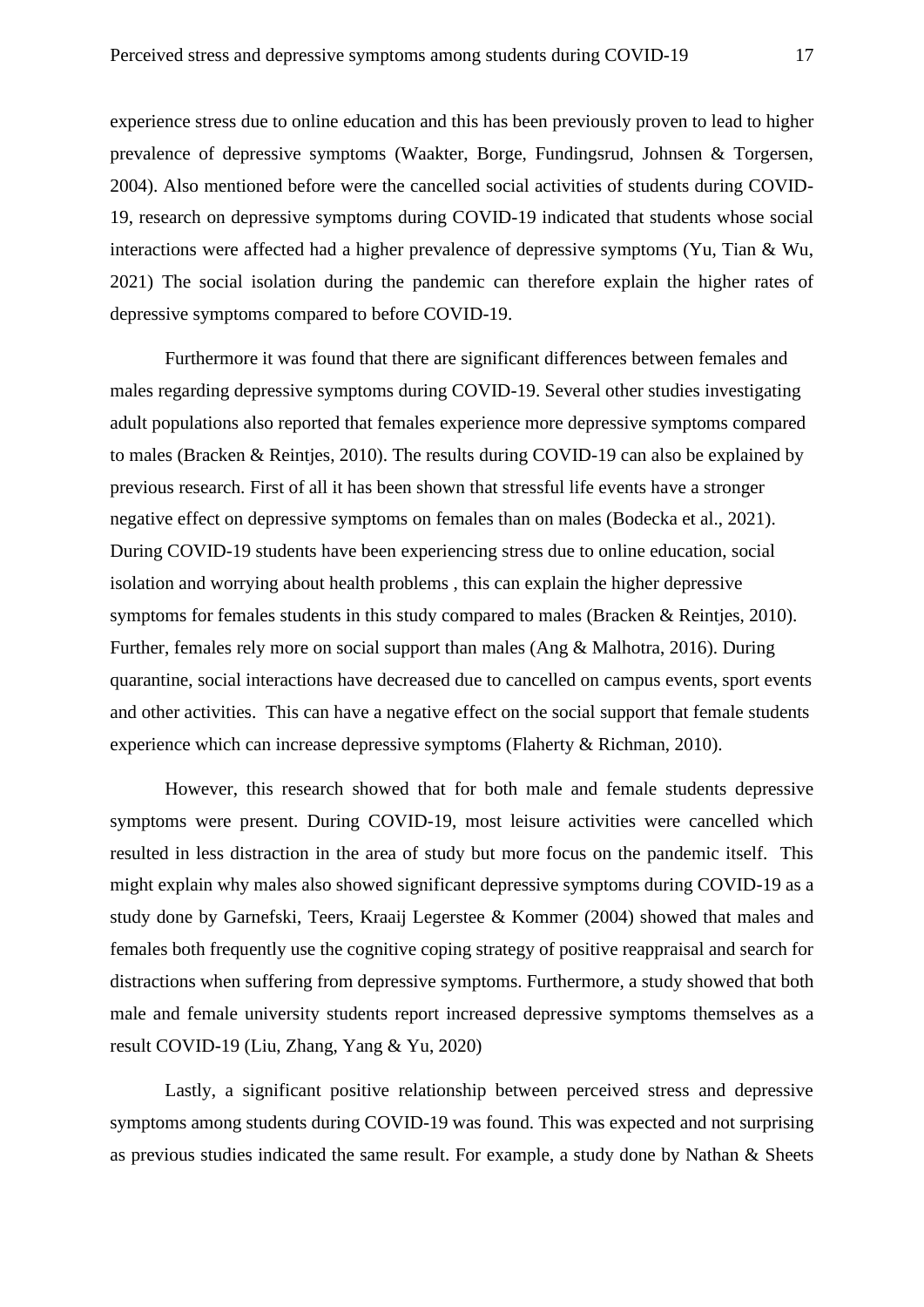(2020) showed that perceived stress and depressive symptoms positively correlated at both baseline measures and a one month follow up.

## <span id="page-17-0"></span>**Strengths and limitations**

This study contains several strengths. First of all, the sample size was large  $(N=216)$ which has a positive influence on the reliability of the results. Secondly, until now not many studies explored gender differences regarding depressive symptoms during COVID-19 however there are significant differences which can help with prevention and finding prevention measures and adequate mental health support for depressive symptoms during COVID-19. Lastly, mental health was analyzed on both stress and depressive symptoms, providing a better overview of the mental health of students.

Nevertheless, there were also some limitations in this research. One of the most important limitations is the gender imbalance. There were significantly more females who participated in this study compared to males, this could have had an effect on the prevalence rates of both depressive symptoms and perceived stress and because of the gender imbalance not thoroughly represent overall students because females also already scored significantly higher than males on depressive symptom. Further as to perceived stress, the PSS was only measured during COVID-19. Because of only measuring the perceived stress during COVID-19 it is difficult to conclude that the rates of perceived stress are a result of the COVID-19 pandemic. Additionally, only three questions of the BDI-II were used for the comparison of depressive symptoms of before and during COVID-19, which does not explore overall depressive symptoms but measures those three isolated depressive symptoms. This should be taken into account when looking at the results of the difference in the depressive symptoms from before and during COVID-19.

## <span id="page-17-1"></span>**Future research**

After conducting this research there are several possibilities for future research. First of all, it can be proposed to assess mental well-being in a more comprehensive matter by using other instruments such as structured clinical interviews for major mental health disorders (SCID) to have an overall more realistic view of students' psychological status. Further, regarding the gender differences it can be investigated why females have more depressive symptoms than males during COVID-19 by using qualitative research instead of quantitative research. With qualitive research several factors that result in depressive symptoms can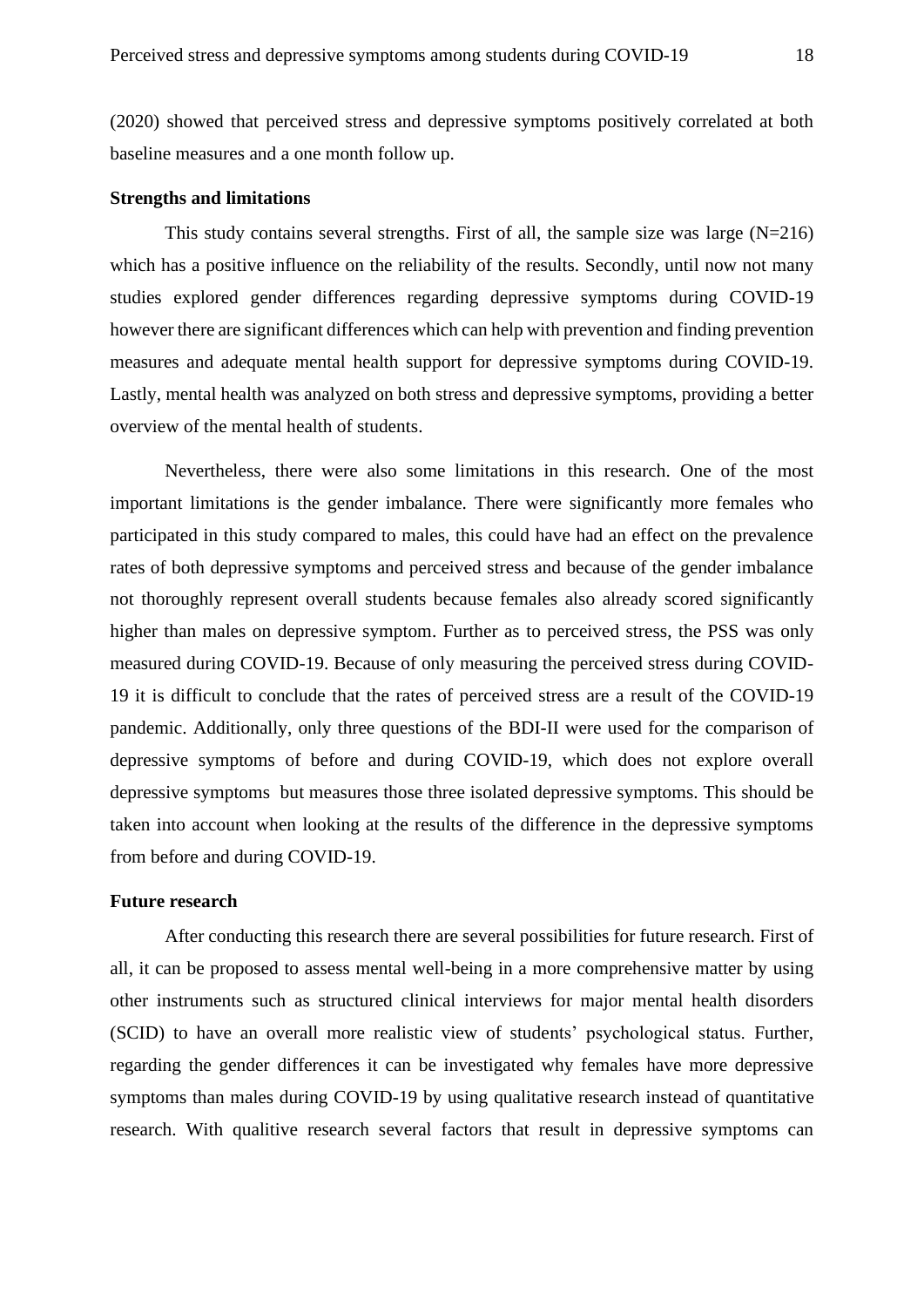investigated. For example focus groups can be created to collect the experiences and opinions of students their own mental well-being during COVID-19.

Personal development plans could be an option to help students cope with stressors that increase the risk of both depressive symptoms and increased perceived stress rates. Further, online group meetings can be organized where students discuss their difficulties to decrease the burden of social isolation. Also, online mindfulness can help in coping with the stressors. Lastly, there are apps available that can also help with psychological support from a distance.

## <span id="page-18-0"></span>**Conclusion**

To conclude, this research explored the mental well-being of students during COVID-19. According to this research, there is a high prevalence of moderate levels of perceived stress among university students during the COVID-19 pandemic. Further, depressive symptoms regarding energy, sleep and concentration have increased during COVID-19. Additionally, Females experience more depressive symptoms then males during COVID-19.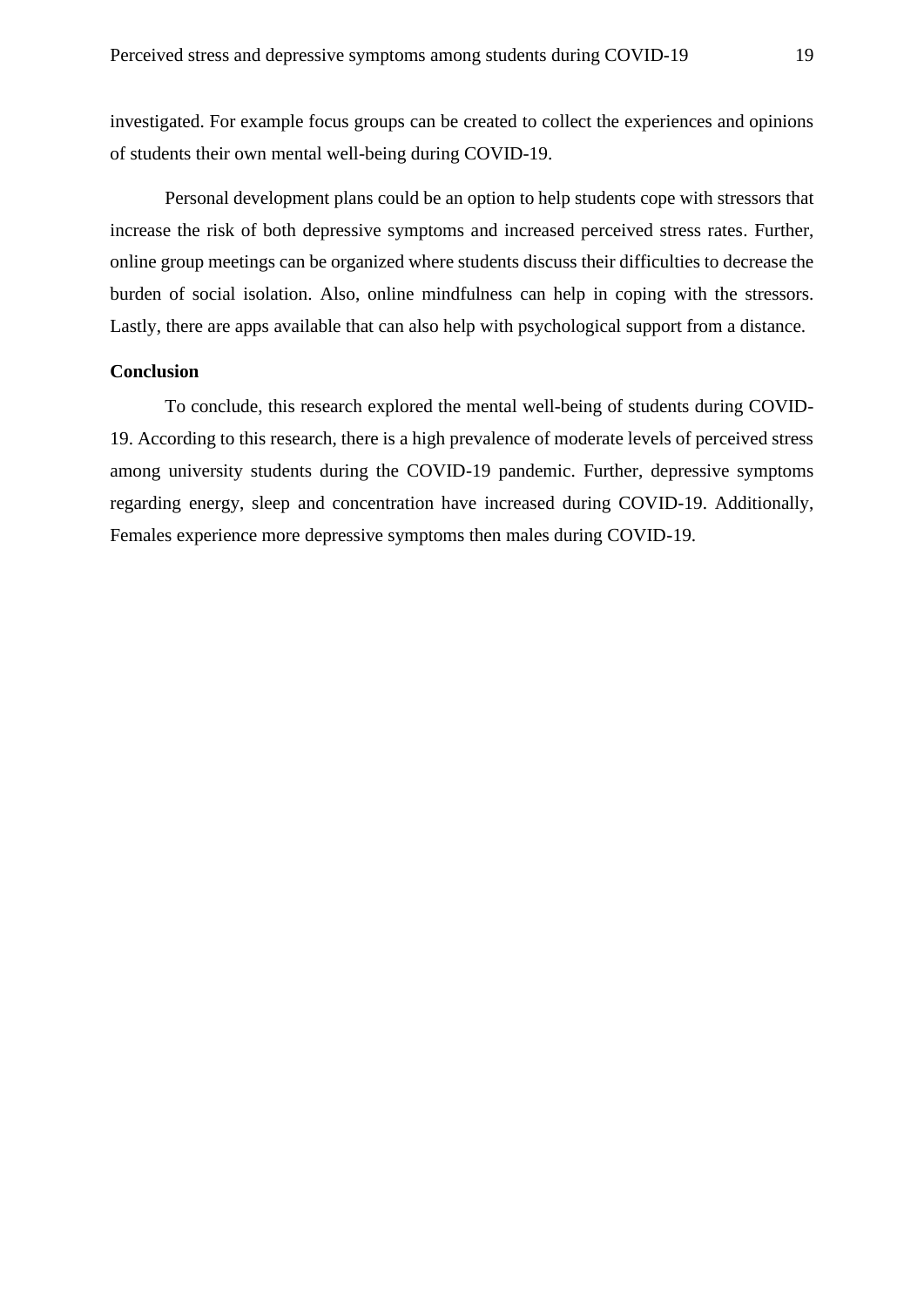#### **References**

- <span id="page-19-0"></span>AlAteeq, D. A., Aljhani, S., & AlEesa, D. (2020). Perceived stress among students in virtual classrooms during the COVID-19 outbreak in KSA. Journal of Taibah University Medical Sciences, 15(5), 398-403. <https://doi.org/10.1016/j.jtumed.2020.07.004>
- American Psychiatric Association. (2013). Diagnostic and statistical manual of mental disorders (DSM-5®). American Psychiatric Pub. Retrieved from: [http://repository.poltekkes](http://repository.poltekkes-kaltim.ac.id/657/1/Diagnostic%20and%20statistical%20manual%20of%20mental%20disorders%20_%20DSM-5%20%28%20PDFDrive.com%20%29.pdf)[kaltim.ac.id/657/1/Diagnostic%20and%20statistical%20manual%20of%20mental%20](http://repository.poltekkes-kaltim.ac.id/657/1/Diagnostic%20and%20statistical%20manual%20of%20mental%20disorders%20_%20DSM-5%20%28%20PDFDrive.com%20%29.pdf) [disorders%20\\_%20DSM-5%20%28%20PDFDrive.com%20%29.pdf](http://repository.poltekkes-kaltim.ac.id/657/1/Diagnostic%20and%20statistical%20manual%20of%20mental%20disorders%20_%20DSM-5%20%28%20PDFDrive.com%20%29.pdf)
- Ang, S., & Malhotra, R. (2016). Association of received social support with depressive symptoms among older males and females in Singapore: Is personal mastery an inconsistent mediator? *Social Science & Medicine*, *153*, 165-173. <https://doi.org/10.1016/j.socscimed.2016.02.019>
- Aslan, H., & Pekince, H. (2021). Nursing students' views on the COVID‐19 pandemic and their percieved stress levels. *Perspectives in Psychiatric Care*, *57*(2), 695-701. https://doi.org/10.1111/ppc.12597
- Beck, A.T., Ward, C. H., Mendelson, M., Mock, J., & Erbaugh, J. (1961) An inventory for measuring depression. Archives of General Psychiatry, 4, 561-571. <https://doi.org/10.1001/archpsyc.1961.071020031004>
- Beck, A. T., Steer, R. A., & Brown, G. K. (1996). *Manual for the Beck Depression Inventory— II*. San Antonio, TX: Psychological Corporation.<https://doi.org/10.1037%2Ft0072-000>
- Bhargava, D., & Trivedi, H. (2018). A study of causes of stress and stress management among youth. *IRA-International Journal of Management & Social Sciences*, *11*(03), 108-117. <http://dx.doi.org/10.21013/jmss.v11.n3.p1>
- Bodecka, M., Nowakowska, I., Zajenkowska, A., Rajchert, J., Kaźmierczak, I., & Jelonkiewicz, I. (2021). Gender as a moderator between Present-Hedonistic time perspective and depressive symptoms or stress during COVID-19 lock-down. *Personality and Individual Differences*, *168*, 110395. <https://doi.org/10.1016/j.paid.2020.110395>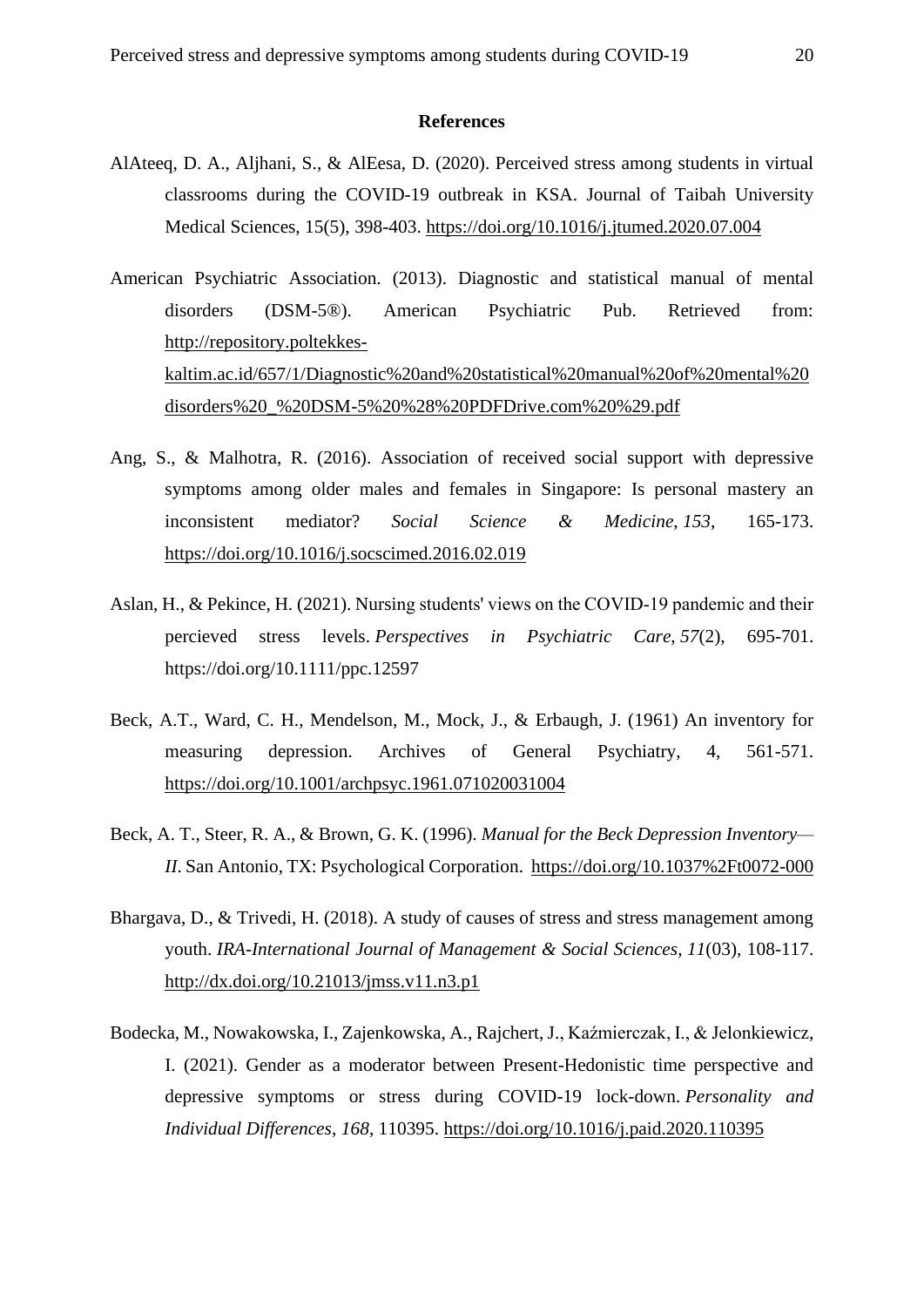- Bracken, B. A., & Reintjes, C. (2010). Age, race, and gender differences in depressive symptoms: A lifespan developmental investigation. *Journal of Psychoeducational Assessment*, *28*(1), 40-53. https://doi.org/10.1177/0734282909336081
- Charles, N. E., Strong, S. J., Burns, L. C., Bullerjahn, M. R., & Serafine, K. M. (2021). Increased mood disorder symptoms, perceived stress, and alcohol use among college students during the COVID-19 pandemic. *Psychiatry Research*, 296, 113706. https://doi.org/10.1016/j.psychres.2021.113706
- Cohen, S. (1988). Perceived stress in a probability sample of the United States. Retrieved from: https://psycnet.apa.org/record/1988-98838-002
- Cohen, S., Kamarck, T., & Mermelstein, R. (1983). A global measure of perceived stress. Journal of Health and Social Behavior, 385-396. https://doi.org/10.2307/2136404
- Cohen, S., Kamarck, T., & Mermelstein, R. (1994). Perceived stress scale. *Measuring stress: A Guide for Health and Social Scientists*, *10*, 1-2. Retrieved from: https://www.northottawawellnessfoundation.org/wpcontent/uploads/2018/04/PerceivedStressScale.pdf
- Cooke, J. E., Eirich, R., Racine, N., & Madigan, S. (2020). Prevalence of posttraumatic and general psychological stress during COVID-19: A rapid review and meta-analysis. Psychiatry research, 292, 113347. https://doi.org/10.1016/j.psychres.2020.113347
- CSSEGISandData. (2021, March 24). CSSEGISandData/COVID-19. Retrieved March 24th, 2021 from <https://github.com/CSSEGISandData/COVID-19>
- Cullen, W., Gulati, G., & Kelly, B. D. (2020). Mental health in the Covid-19 pandemic. *QJM: An International Journal of Medicine*, *113*(5), 311- 312[.https://doi.org/10.1093/qjmed/hcaa110](https://doi.org/10.1093/qjmed/hcaa110)
- Daniel, S.J. Education and the COVID-19 pandemic. *Prospects* **49,** 91–96 (2020). <https://doi.org/10.1007/s11125-020-09464-3>
- Dennhardt, A. A., & Murphy, J. G. (2011). Associations between depression, distress tolerance, delay discounting, and alcohol-related problems in European American and African American college students. Psychology of Addictive Behaviors, 25(4), 595–604. <https://doi.org/10.1037/a0025807>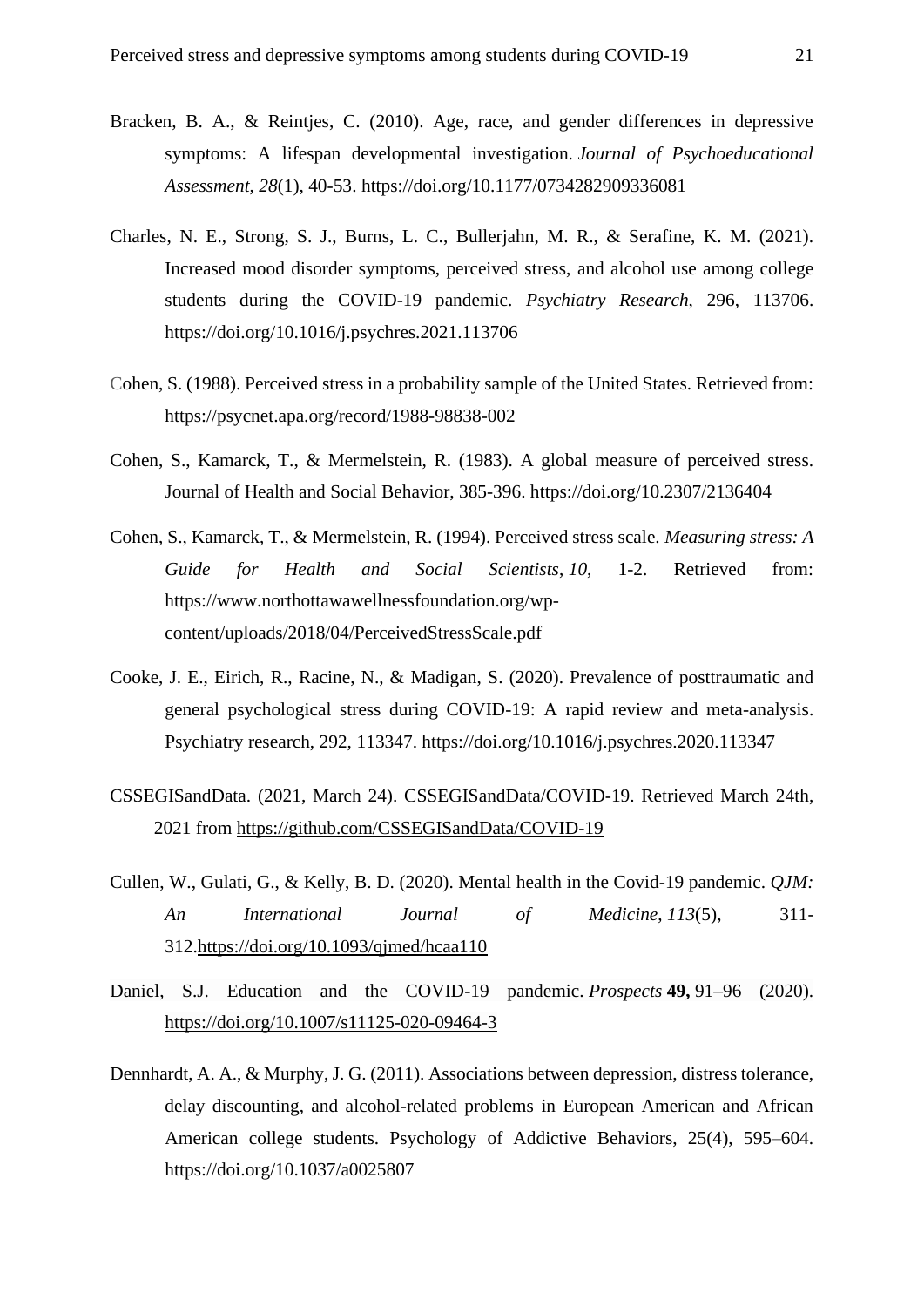- Disner, S. G., Beevers, C. G., Haigh, E. A., & Beck, A. T. (2011). Neural mechanisms of the cognitive model of depression. *Nature Reviews Neuroscience*, 12(8), 467-477. https://doi.org/10.1038/nrn3027
- Dumford, A. D., & Miller, A. L. (2018). Online learning in higher education: exploring advantages and disadvantages for engagement. *Journal of Computing in Higher Education*, *30*(3), 452-465. <https://doi.org/10.1007/s12528-018-9179-z>
- Dvorak, R. D., Lamis, D. A., & Malone, P. S. (2013). Alcohol use, depressive symptoms, and impulsivity as risk factors for suicide proneness among college students. *Journal of Affective Disorders*, *149*(1-3), 326-334. https://doi.org/10.1016/j.jad.2013.01.046
- Elmer, T., Mepham, K., & Stadtfeld, C. (2020). Students under lockdown: Comparisons of students' social networks and mental health before and during the COVID-19 crisis in Switzerland. *Plos One*, *15*(7), e0236337.<https://doi.org/10.1371/journal.pone.0236337>
- Esch, T., Stefano, G. B., Fricchione, G. L., & Benson, H. (2002). The role of stress in neurodegenerative diseases and mental disorders. *Neuroendocrinology Letters*, 23(3), 199-208. Retrieved from: https://www.nel.edu/userfiles/articlesnew/NEL230302R02.pdf
- Fairlie, R. W., Couch, K., & Xu, H. (2020). *The impacts of COVID-19 on minority unemployment: First evidence from April 2020 CPS microdata* (No. w27246). National Bureau of Economic Research. https://doi.org/10.3386/w27246
- Fauci, A. S., Lane, H. C., & Redfield, R. R. (2020). Covid-19-navigating the uncharted. *NEJM*. https://doi.org/10.1056/NEJMe2002387
- Fawaz, M., Al Nakhal, M., & Itani, M. (2021). COVID-19 quarantine stressors and management among Lebanese students: a qualitative study. *Current Psychology*, 1-8. <https://doi.org/10.1007/s12144-020-01307-w>
- Galea, S., Merchant, R. M., & Lurie, N. (2020). The mental health consequences of COVID-19 and physical distancing: the need for prevention and early intervention. *JAMA Internal Medicine*, *180*(6), 817-818. https://doi.org/10.1001/jamainternmed.2020.1562
- Garnefski, N., Teerds, J., Kraaij, V., Legerstee, J., & van Den Kommer, T. (2004). Cognitive emotion regulation strategies and depressive symptoms: Differences between males and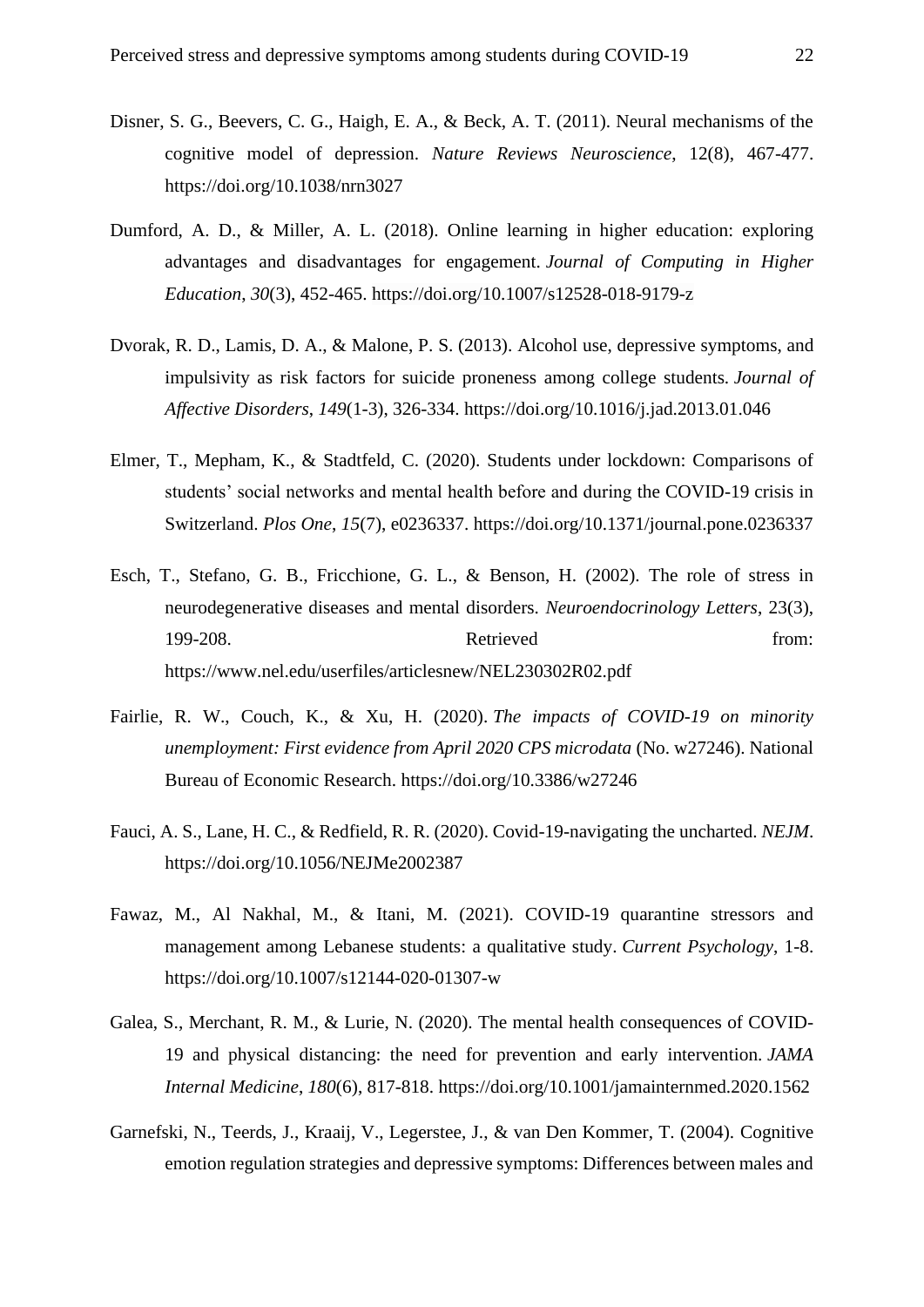females. *Personality and Individual Differences*, *36*(2), 267-276. [https://doi.org/10.1016/S0191-8869\(03\)00083-7](https://doi.org/10.1016/S0191-8869(03)00083-7)

- Gostin, L. O., & Wiley, L. F. (2020). Governmental public health powers during the COVID-19 pandemic: stay-at-home orders, business closures, and travel restrictions. *Jama*, 323(21), 2137-2138. doi:10.1001/jama.2020.5460
- Gotlib, I. H., & Joormann, J. (2010). Cognition and depression: current status and future directions. *Annual review of clinical psychology*, *6*, 285-312. Gotlib, I. H., & Joormann, J. (2010). Cognition and depression: current status and future directions. *Annual review of clinical psychology*, *6*, 285-312.
- Greenberg, M. S., & Beck, A. T. (1989). Depression versus anxiety: a test of the contentspecificity hypothesis. *Journal of Abnormal Psychology*, 98(1), 9. <https://doi.org/10.1037/0021-843X.98.1.9>
- Hamza, C. A., Ewing, L., Heath, N. L., & Goldstein, A. L. (2020). When social isolation is nothing new: A longitudinal study psychological distress during COVID-19 among university students with and without preexisting mental health concerns. *Canadian Psychology/Psychologie Canadienne.* https://doi.org/10.1037/cap0000255
- Hirsch, J. K., Rabon, J. K., Reynolds, E. E., Barton, A. L., & Chang, E. C. (2019). Perceived stress and suicidal behaviors in college students: Conditional indirect effects of depressive symptoms and mental health stigma. *Stigma and Health*, 4(1), 98. <https://doi.org/10.1037/sah0000125>
- Huang, F., Wang, H., Wang, Z., Zhang, J., Du, W., Su, C., ... & Zhang, B. (2020). Psychometric properties of the perceived stress scale in a community sample of Chinese. BMC Psychiatry, *20*(1), 1-7. <https://doi.org/10.1186/s12888-020-02520-4>
- Huebschmann, N. A., & Sheets, E. S. (2020). The right mindset: stress mindset moderates the association between perceived stress and depressive symptoms. *Anxiety, Stress, & Coping*, *33*(3), 248-255. <https://doi.org/10.1080/10615806.2020.1736900>
- Husky, M. M., Kovess-Masfety, V., & Swendsen, J. D. (2020). Stress and anxiety among university students in France during Covid-19 mandatory confinement. *Comprehensive Psychiatry*, 102, 152191.<https://doi.org/10.1016/j.comppsych.2020.152191>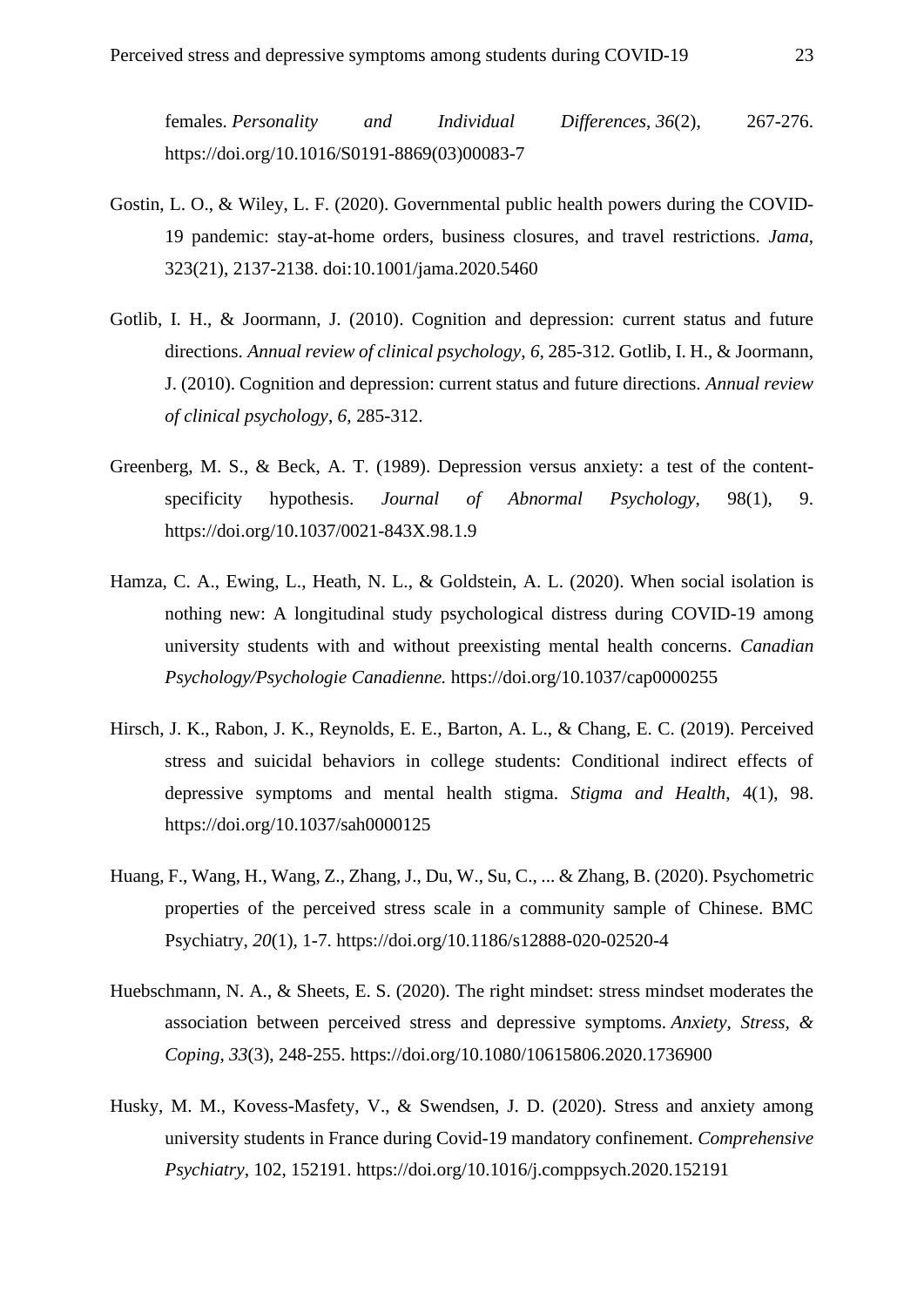- Ingram, R. E., Trenary, L., Odom, M., Berry, L., & Nelson, T. (2007). Cognitive, affective and social mechanisms in depression risk: Cognition, hostility, and coping style. *Cognition and Emotion*, *21*(1), 78-94. https://doi.org/10.1080/02699930600950778
- Khan, M. J., Altaf, S., & Kausar, H. (2013). Effect of Perceived Academic Stress on Students' Performance. *FWU Journal of Social Sciences*, 7(2). Retrieved from: https://www.researchgate.net/profile/Mussarat-Khan/publication/327280770\_Effect\_of\_Perceived\_Academic\_Stress\_on\_Students%2 7\_Performance/links/5b863819299bf1d5a72eb3b3/Effect-of-Perceived-Academic-Stress-on-Students-Performance.pdf
- Kumaraswamy, N. (2013). Academic stress, anxiety and depression among college students: A brief review. *International Review of Social Sciences and Humanities*, *5*(1), 135-143.
- Liu, C. H., & Doan, S. N. (2020). Psychosocial stress contagion in children and families during the COVID-19 pandemic. *Clinical Pediatrics*, *59*(9-10), 853-855. https://doi.org/10.1177/0009922820927044
- Liu, S., Lithopoulos, A., Zhang, C. Q., Garcia-Barrera, M. A., & Rhodes, R. E. (2021). Personality and perceived stress during COVID-19 pandemic: Testing the mediating role of perceived threat and efficacy. *Personality and Individual Differences*, 168, 110351. https://doi.org/10.1016/j.paid.2020.110351
- Lee, E. H. (2012). Review of the psychometric evidence of the perceived stress scale. *Asian Nursing Research*, *6*(4), 121-127.<https://doi.org/10.1016/j.anr.2012.08.004>
- Lukács, A. (2021). Mental well-being of university students in social isolation. *European Journal of Health Psychology*.<https://doi.org/10.1027/2512-8442/a000065>
- Marelli, S., Castelnuovo, A., Somma, A., Castronovo, V., Mombelli, S., Bottoni, D., ... & Ferini-Strambi, L. (2021). Impact of COVID-19 lockdown on sleep quality in university students and administration staff. *Journal of Neurology*, *268*(1), 8-15. https://doi.org/10.1007/s00415-020-10056-6
- Mason, M. J., Zaharakis, N., & Benotsch, E. G. (2014). Social networks, substance use, and mental health in college students. *Journal of American College Health*, *62*(7), 470-477. <https://doi.org/10.1080/07448481.2014.923428>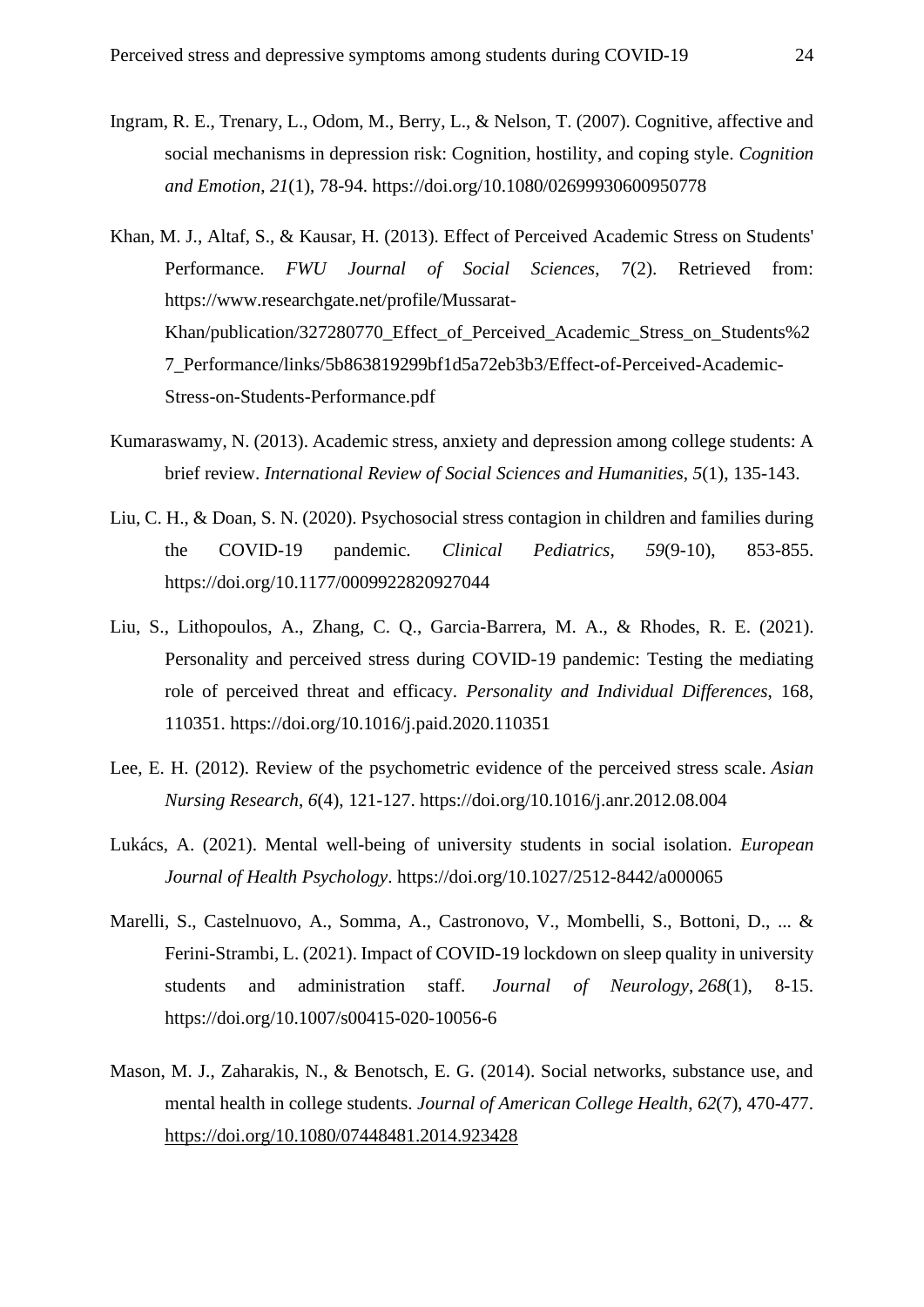- Murphy, G. E. (1988). Suicide and substance abuse. *Archives of General Psychiatry*, *45*(6), 593-594.Retrieved from:https://search.proquest.com/openview/5a71d77907f079f21e57bbb0cc52c854/1?p q-origsite=gscholar&cbl=34519
- Murphy, G. E. (1988). Suicide and substance abuse. Archives of General Psychiatry, 45(6), 593-594. Retrieved from: https://search.proquest.com/openview/5a71d77907f079f21e57bbb0cc52c854/1?pqorigsite=gscholar&cbl=34519
- Ozili, P. K., & Arun, T. (2020). Spillover of COVID-19: impact on the Global Economy. *SSRN Electronic Journal, November.* <https://dx.doi.org/10.2139/ssrn.3562570>
- Penninx, B. W., Milaneschi, Y., Lamers, F., & Vogelzangs, N. (2013). Understanding the somatic consequences of depression: biological mechanisms and the role of depression symptom profile. *BMC Medicine*, 11(1), 1-14. [https://doi.org/10.1186/1741-7015-11-](https://doi.org/10.1186/1741-7015-11-129) [129](https://doi.org/10.1186/1741-7015-11-129)
- Pierceall, E. A., & Keim, M. C. (2007). Stress and coping strategies among community college students. *Community College Journal of Research and Practice*, *31*(9), 703-712. <https://doi.org/10.1080/10668920600866579>
- Quick, J. D., Horn, R. S., & Quick, J. C. (1987). Health consequences of stress. *Journal of Organizational Behavior Management,* 8(2), 19-36. https://doi.org/10.1300/J075v08n02\_03
- Remor, E. (2006). *Psychometric* properties of a European Spanish version of the Perceived Stress Scale (PSS). The Spanish Journal of Psychology, 9(1), 86. https://doi.org/10.1.1.863.4429
- Roger D. Weiss, Margaret L. Griffin & Steven M. Mirin (1992) Drug Abuse as Self-Medication for Depression: An Empirical Study. *The American Journal of Drug and Alcohol Abuse*, 18:2, 121-129. https://doi.org/10.3109/00952999208992825
- Rose, D. N., & Bond, M. J. (2008). Identity, stress and substance abuse among young adults. *Journal of Substance Use*, 13(4), 268-282. https://doi.org/10.1080/14659890801912006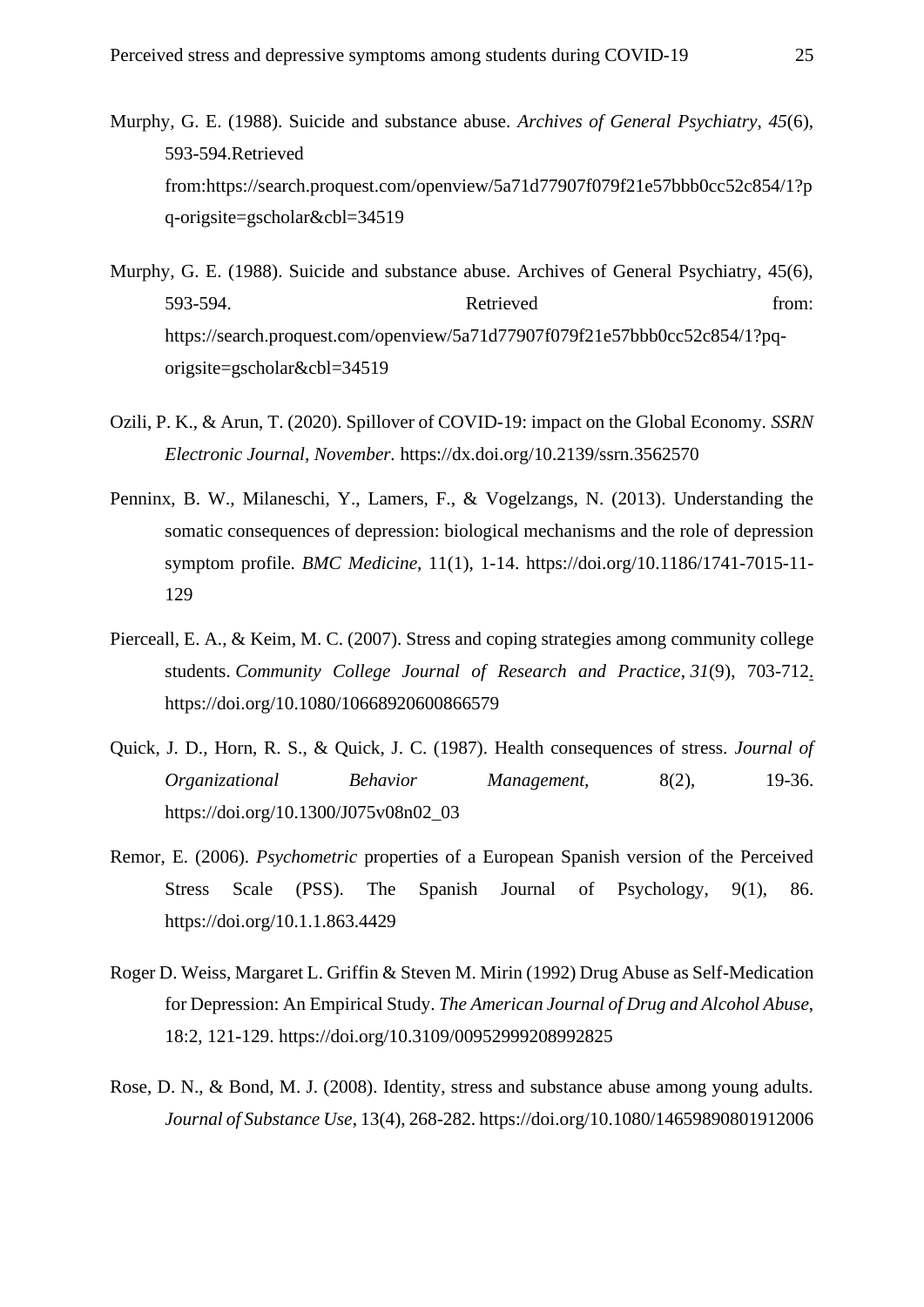- Ruo B, Rumsfeld JS, Hlatky MA, Liu H, Browner WS, Whooley MA. Depressive Symptoms and Health-Related Quality of Life: The Heart and Soul Study. *JAMA*. 2003;290(2):215–221. https://doi.org/10.1001/jama.290.2.215
- Sahu, P. (2020). Closure of universities due to coronavirus disease 2019 (COVID-19): impact on education and mental health of students and academic staff. *Cureus*, 12(4). https://doi.org/10.7759/cureus.7541
- Salari, N., Hosseinian-Far, A., Jalali, R., Vaisi-Raygani, A., Rasoulpoor, S., Mohammadi, M., ... & Khaledi-Paveh, B. (2020). Prevalence of stress, anxiety, depression among the general population during the COVID-19 pandemic: a systematic review and metaanalysis. *Globalization and Health*, *16*(1), 1-11. [https://doi.org/10.1186/s12992-020-](https://doi.org/10.1186/s12992-020-00589-w) [00589-w](https://doi.org/10.1186/s12992-020-00589-w)
- Sarokhani, D., Delpisheh, A., Veisani, Y., Sarokhani, M. T., Manesh, R. E., & Sayehmiri, K. (2013). Prevalence of depression among university students: a systematic review and meta-analysis study. *Depression Research and Treatment*, *2013*[.https://doi.org/10.1155/2013/373857](https://doi.org/10.1155/2013/373857)
- Satici, B., Saricali, M., Satici, S. A., & Griffiths, M. D. (2020). Intolerance of uncertainty and mental wellbeing: serial mediation by rumination and fear of COVID-19. *International Journal of Mental Health and Addiction*, 1-12. https://doi.org/10.1007/s11469-020- 00305-0
- Serafini, G., Parmigiani, B., Amerio, A., Aguglia, A., Sher, L., & Amore, M. (2020). The psychological impact of COVID-19 on the mental health in the general population. *QJM: An International Journal of Medicine*, *113*(8), 531- 537. <https://doi.org/10.1093/qjmed/hcaa201>
- Schimmenti, A., Billieux, J., & Starcevic, V. (2020). The four horsemen of fear: An integrated model of understanding fear experiences during the COVID-19 pandemic. *Clinical Neuropsychiatry*, 17(2), 41-45.<https://doi.org/10.36131/CN20200202>
- Son, C., Hegde, S., Smith, A., Wang, X., & Sasangohar, F. (2020). Effects of COVID-19 on college students' mental health in the United States: Interview survey study. *Journal of medical internet research*, *22*(9), e21279. https://do.org/10.2196/21279
- Tang, W., Hu, T., Hu, B., Jin, C., Wang, G., Xie, C., ... & Xu, J. (2020). Prevalence and correlates of PTSD and depressive symptoms one month after the outbreak of the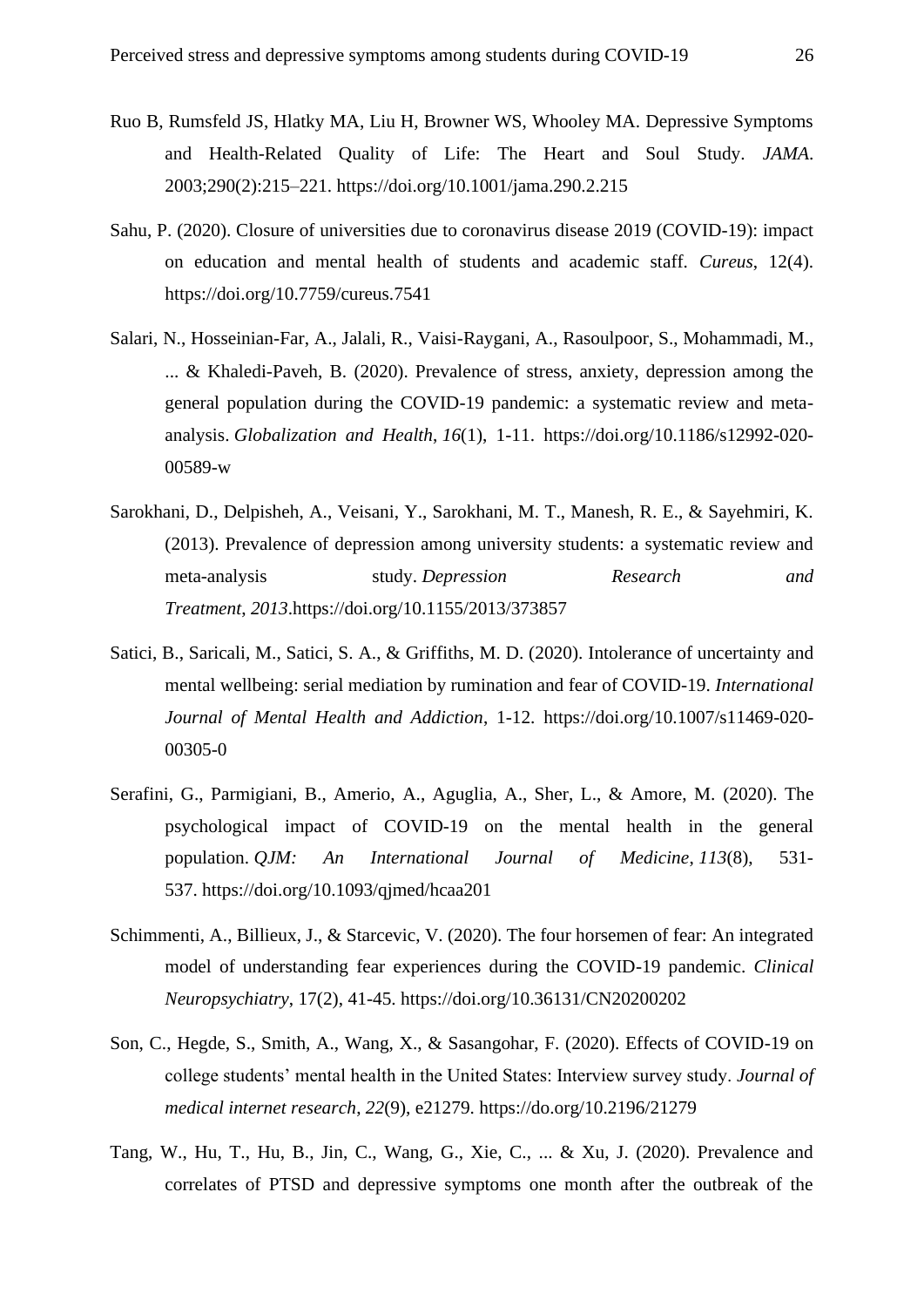COVID-19 epidemic in a sample of home-quarantined Chinese university students. *Journal of Affective Disorders*, 274, 1-7. https://doi.org/10.1016/j.jad.2020.05.009

- Teri, L (1982) The use of the beck depression inventory with adolescents. *Journal of Abnormal Child Psychology 10*(2), 277–284. https://doi.org/10.1007/BF00915946
- Truschel, J. (2020). Depression definition and DSM-5 diagnostic criteria. Retrieved from: <https://www.psycom.net/depression-definition-dsm-5-diagnostic-criteria/>
- Van Praag, H. M. (2004). Can stress cause depression?. *Progress in Neuro-Psychopharmacology and Biological Psychiatry*, *28*(5), 891-907. <https://doi.org/10.1016/j.pnpbp.2004.05.031>
- Volkow, N. D. (2004). The reality of comorbidity: depression and drug abuse. *Biological Psychiatry*, *56*(10), 714-717.<https://doi.org/10.1016/j.biopsych.2004.07.007>
- Waaktaar, T., Borge, A. I. H., Fundingsrud, H. P., Christie, H. J., & Torgersen, S. (2004). The role of stressful life events in the development of depressive symptoms in adolescence— A longitudinal community study. *Journal of Adolescence*, *27*(2), 153-163. <https://doi.org/10.1016/j.adolescence.2003.09.006>
- Wang, Y. P., & Gorenstein, C. (2013). Psychometric properties of the Beck Depression Inventory-II: a comprehensive review. *Brazilian Journal of Psychiatry*, 35(4), 416-431. <https://doi.org/10.1590/1516-4446-2012-1048>
- WHO Coronavirus (COVID-19) Dashboard (2021). *World Health Organization*. Retrieved from: https://covid19.who.int/
- Xiong, J., Lipsitz, O., Nasri, F., Lui, L. M., Gill, H., Phan, L., ... & McIntyre, R. S. (2020). Impact of COVID-19 pandemic on mental health in the general population: A systematic review. *Journal of Affective Disorders*. <https://doi.org/10.1016/j.jad.2020.08.001>
- YoungMinds . (2020). Coronavirus: Impact on young people with mental health needs. Retrieved from: [https://youngminds.org.uk/media/3708/coronavirus](https://youngminds.org.uk/media/3708/coronavirus-report_march2020.pdf)[report\\_march2020.pdf](https://youngminds.org.uk/media/3708/coronavirus-report_march2020.pdf)
- Yu, M., Tian, F., Cui, Q., & Wu, H. (2021). Prevalence and its associated factors of depressive symptoms among Chinese college students during the COVID-19 pandemic. *BMC Psychiatry*, *21*(1), 1-8. https://doi.org/10.1186/s12888-021-03066-9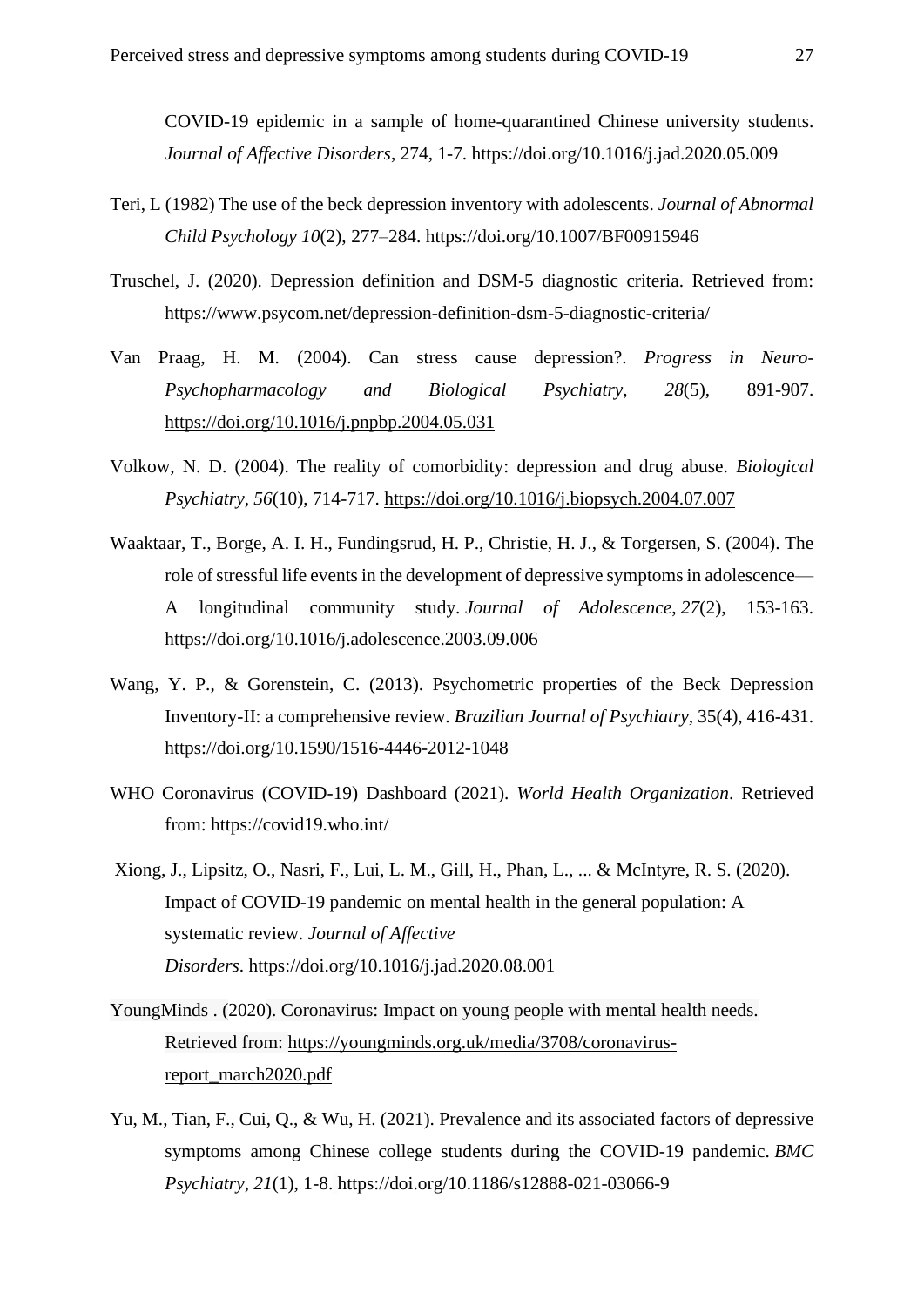Zvolensky, M. J., Goodie, J. L., Ruggiero, K. J., Black, A. L., Larkin, K. T., & Taylor, B. K. (2002). Perceived stress and anxiety sensitivity in the prediction of anxiety-related responding: A multichallenge evaluation. *Anxiety, Stress & Coping*, *15*(3), 211-229. https://doi.org/10.1080/1061580021000020699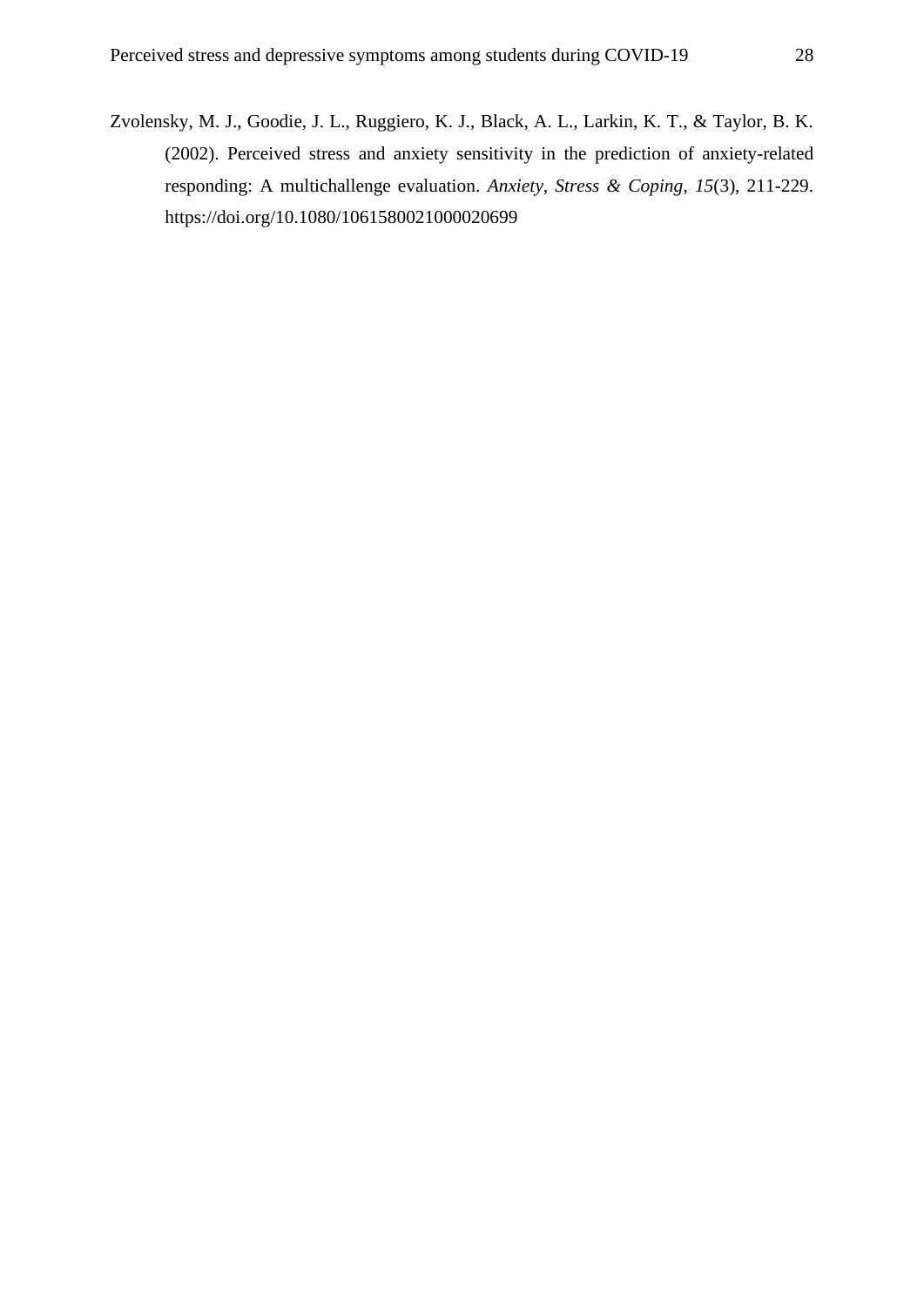## **Appendices**

## <span id="page-28-1"></span><span id="page-28-0"></span>**Appendix A**

*Demographic questions*

Q3 Are you currently enrolled in a university or an applied university?

 $\bigcirc$  Yes (1)

 $\bigcirc$  No (2)

*Skip To: End of Survey If Are you currently enrolled in a university or an applied university? = No*

\_\_\_\_\_\_\_\_\_\_\_\_\_\_\_\_\_\_\_\_\_\_\_\_\_\_\_\_\_\_\_\_\_\_\_\_\_\_\_\_\_\_\_\_\_\_\_\_\_\_\_\_\_\_\_\_\_\_\_\_\_\_\_\_

\_\_\_\_\_\_\_\_\_\_\_\_\_\_\_\_\_\_\_\_\_\_\_\_\_\_\_\_\_\_\_\_\_\_\_\_\_\_\_\_\_\_\_\_\_\_\_\_\_\_\_\_\_\_\_\_\_\_\_\_\_\_\_\_

Q4 What is the degree you are currently working on?

 $\bigcirc$  Bachelor (1)

 $\bigcirc$  Master (2)

 $O$  PhD (3)

Q5 What is your age?

Q6 What is your country of origin?

Q7 What is your gender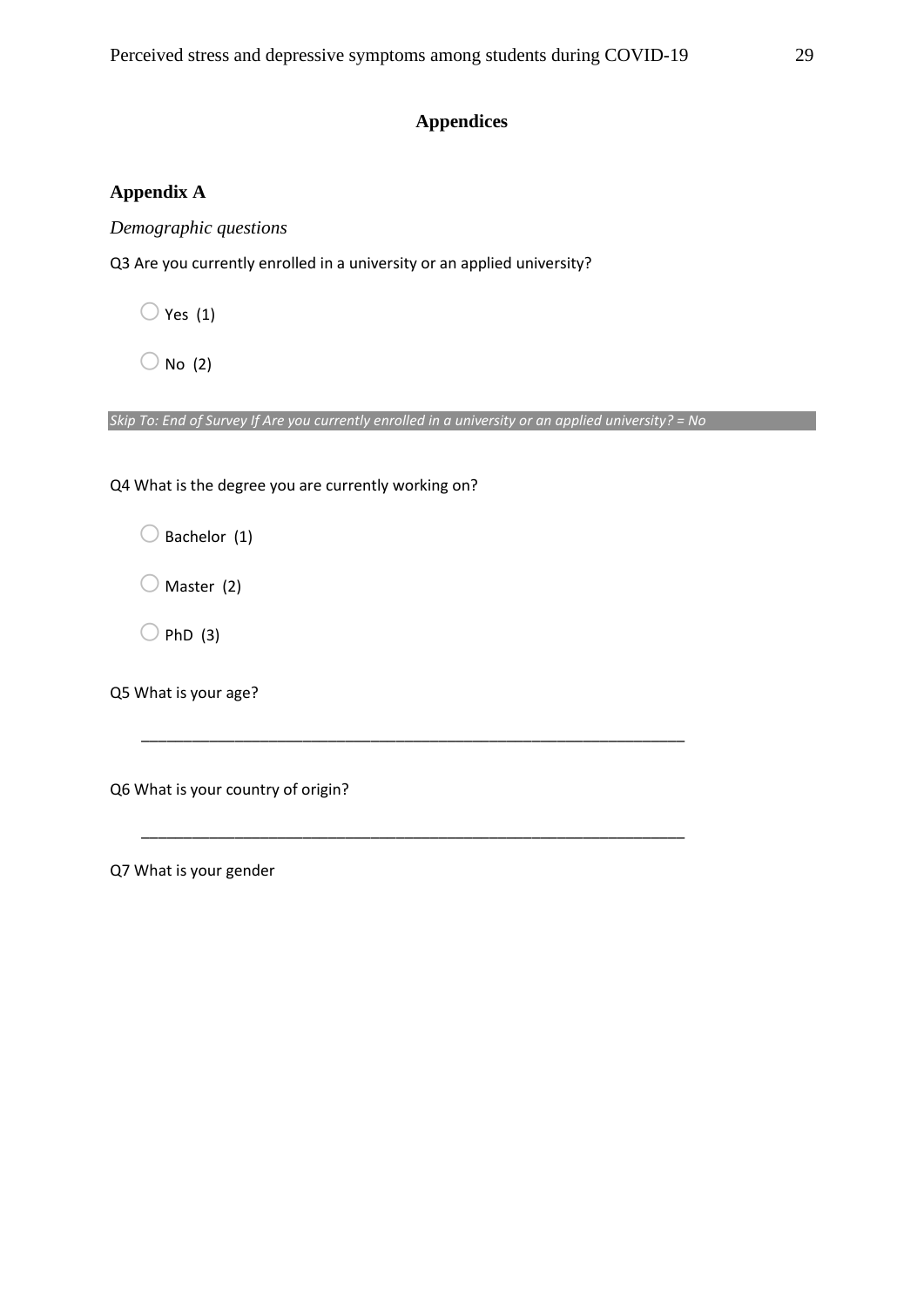$\bigcirc$  Male (1)  $\bigcirc$  Female (2) oother (4) \_\_\_\_\_\_\_\_\_\_\_\_\_\_\_\_\_\_\_\_\_\_\_\_\_\_\_\_\_\_\_\_\_\_\_\_\_\_\_\_\_\_\_\_\_\_\_\_

Q8 Since the beginning of the pandemic, have you been infected with SARS-COV-2 virus (causing the Covid-19 disease) ?

 $\bigcirc$  Yes (1)

 $\bigcirc$  No (2)

Q9 Have you ever sought psychological or pharmacological treatment for any mental health concerns (e.g. anxiety, depression, eating disorders)?

oIf yes, please indicate (1) \_\_\_\_\_\_\_\_\_\_\_\_\_\_\_\_\_\_\_\_\_\_\_\_\_\_\_\_\_\_\_\_\_\_\_\_\_\_\_\_\_\_\_\_\_\_\_\_

 $\bigcirc$  No (2)

Q10 Have you ever been diagnosed with a mental health condition? Yes/No, If yes, please mention:

oif yes, indicate (1) \_\_\_\_\_\_\_\_\_\_\_\_\_\_\_\_\_\_\_\_\_\_\_\_\_\_\_\_\_\_\_\_\_\_\_\_\_\_\_\_\_\_\_\_\_\_\_\_

 $\bigcirc$  no (2)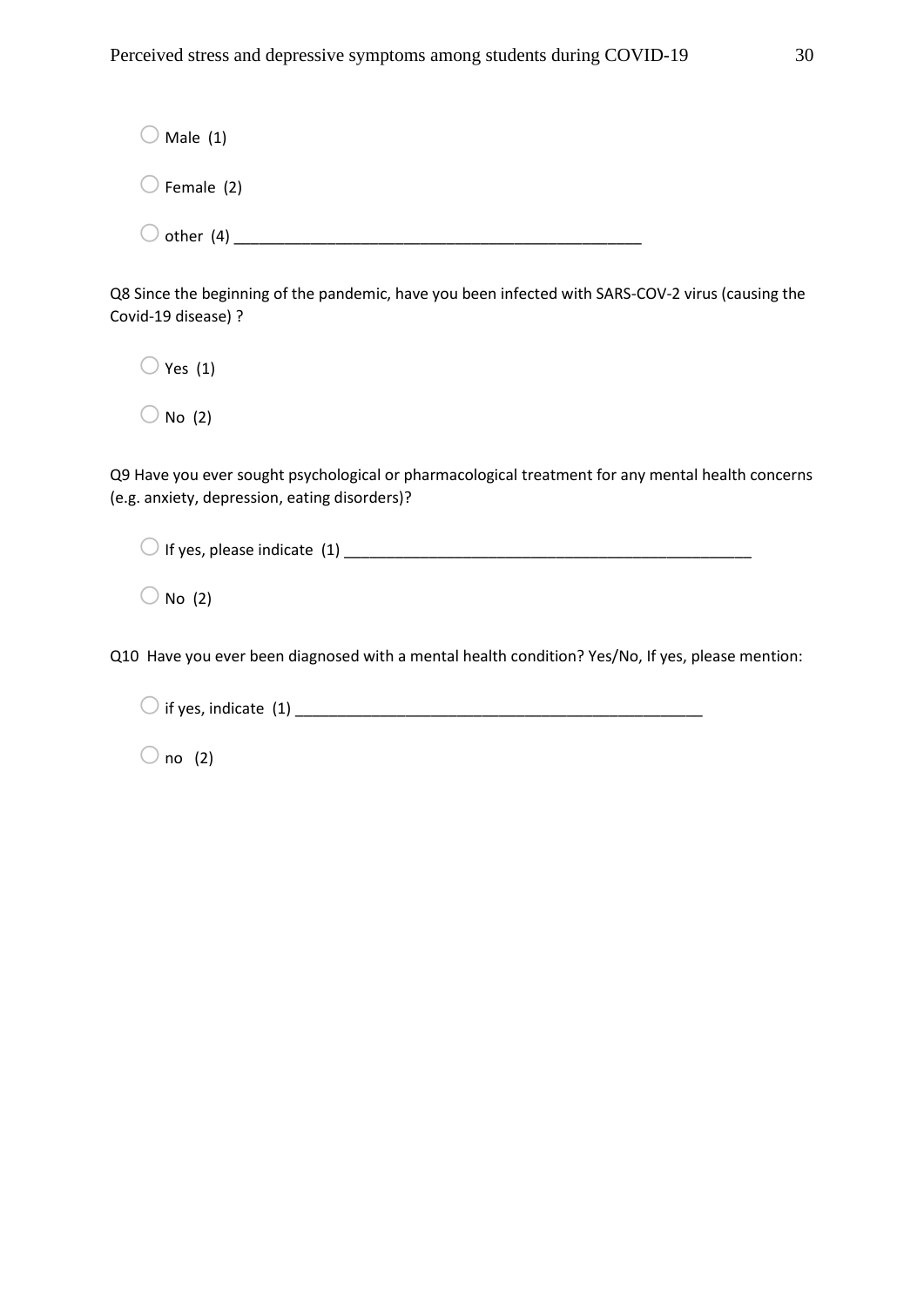## <span id="page-30-0"></span>**Appendix B**

## *Perceived Stress Scale (PSS-10)*

Q42 The questions in this scale ask you about your feelings and thoughts during the last month. In each case, you will be asked to indicate how often you felt or thought a certain way.

|                                                                                                                                                | $0 = never(1)$ | $1 =$ almost<br>never (2) | $2 =$ Sometimes<br>(3) | $3 =$ Fairly often<br>(4) | $4 = Very often$<br>(5) |
|------------------------------------------------------------------------------------------------------------------------------------------------|----------------|---------------------------|------------------------|---------------------------|-------------------------|
| 1. In the last<br>month, how<br>often have you<br>been upset<br>because of<br>something that<br>happened<br>unexpectedly?<br>(1)               |                |                           |                        |                           |                         |
| 2. In the last<br>month, how<br>often have you<br>felt that you<br>were unable to<br>control the<br>important<br>things in your<br>life? $(2)$ |                |                           |                        |                           |                         |
| 3. In the last<br>month, how<br>often you felt<br>nervous and<br>"stressed"? (3)                                                               |                |                           |                        |                           |                         |
| 4. In the last<br>month, how<br>often have you<br>felt confident<br>about your<br>ability to handle<br>your personal<br>problems? (4)          |                |                           |                        |                           |                         |
| 5. In the last<br>month, how<br>often have you<br>felt that things                                                                             |                |                           |                        |                           |                         |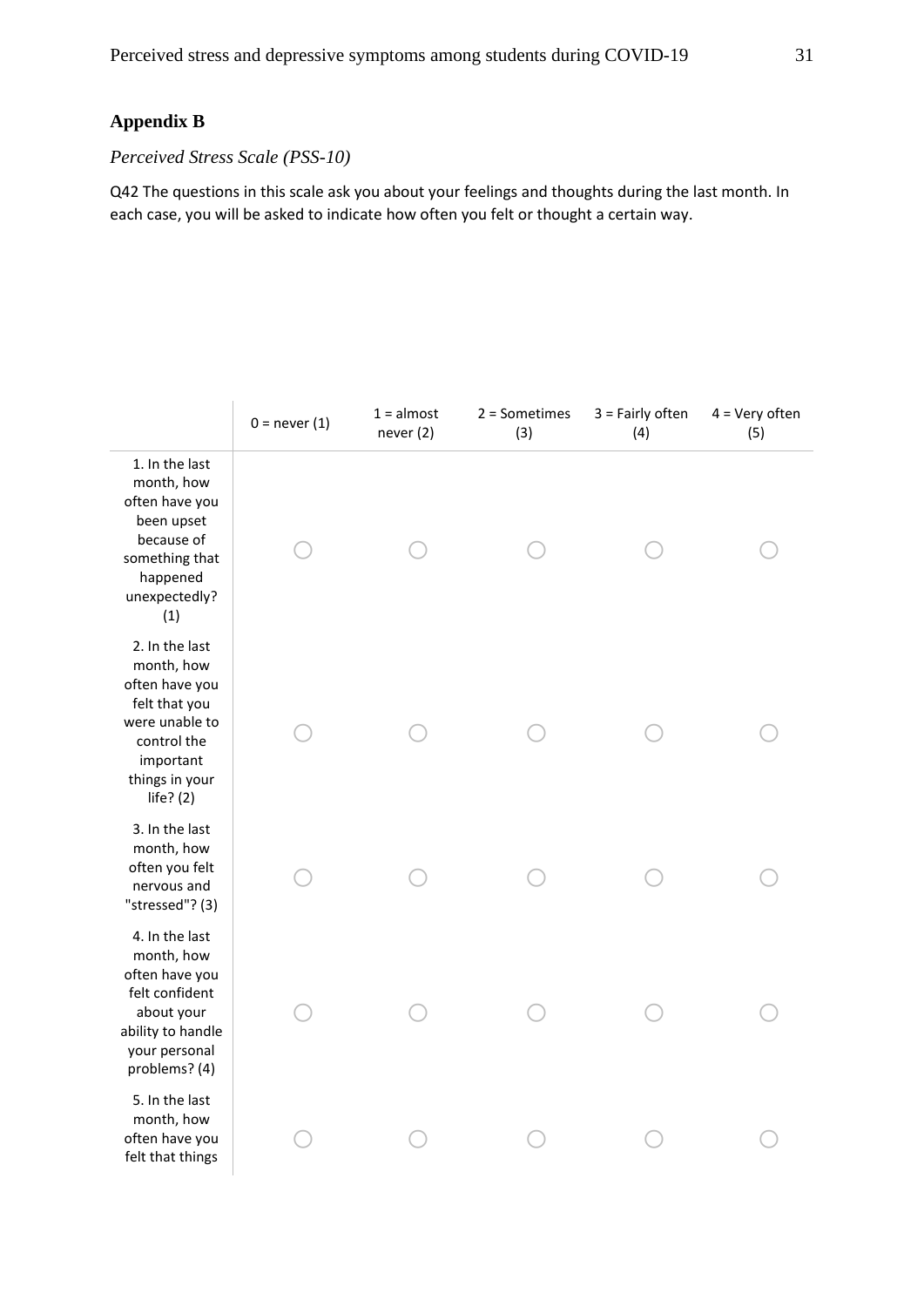were going your way? (5)

6. In the last month, how often have you found that you could not cope with with all the things that you had to do? (6)

7. In the last month, how often have you been able to control irritations in your life? (7)

8. In the last month, how often have you felt that you were on top of things? (8)

9. In the last month, how often have you been angered because of things that were outside of your control? (9)

10. In the last month, how often have you felt difficulties were piling up so high that you could not overcome them? (10)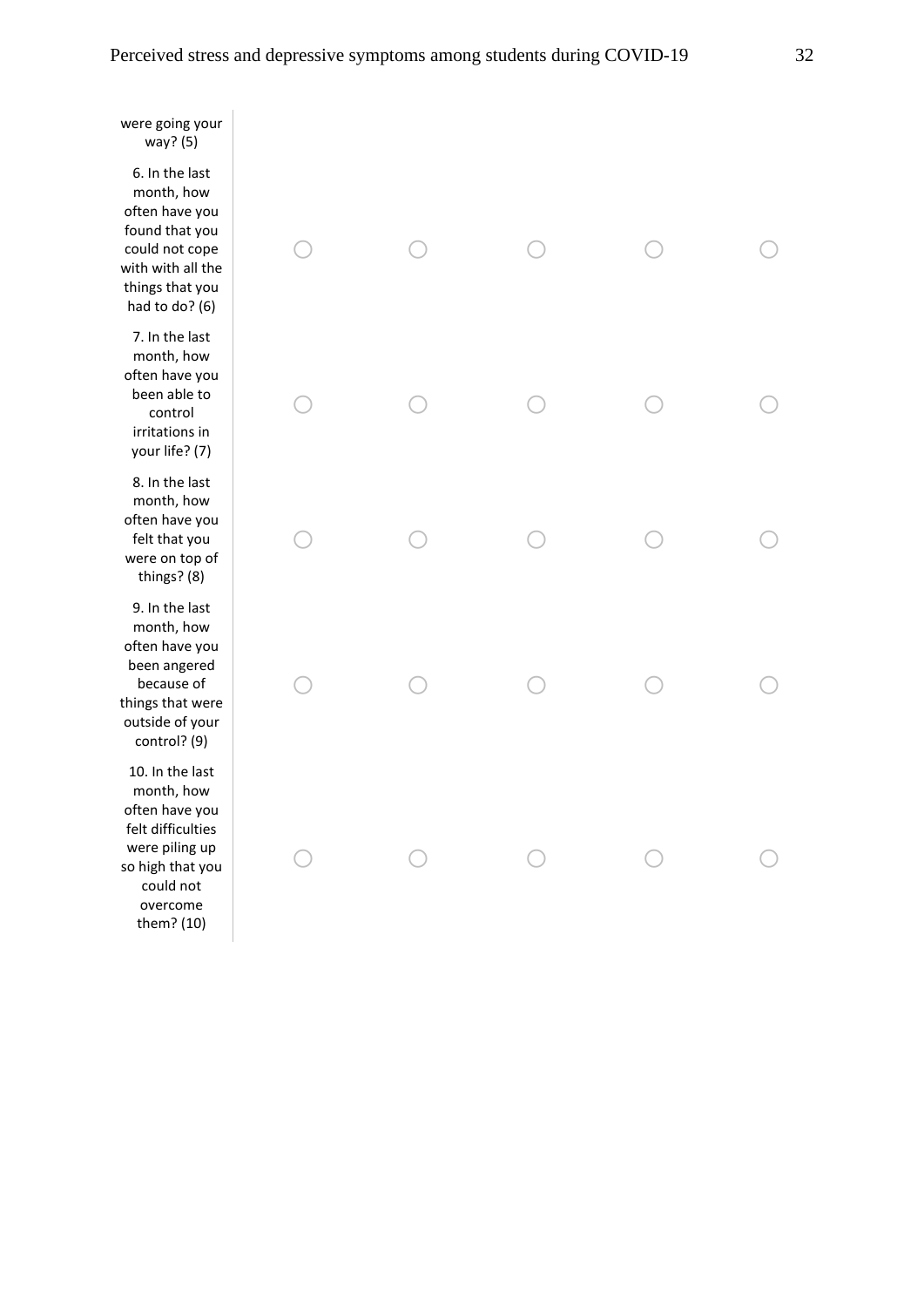## <span id="page-32-0"></span>**Appendix C**

## *Beck Depression Inventory II*

Q43 The following questionnaire consists of 21 groups of statements. Please read each group of statements carefully. Then pick out the one statement in each group that best describes the way you have been feeling during the **past two weeks, including today**. If several statements in the group seem to apply equally well, choose the one that fits you best. Be sure that you do not choose more than one statement for any group.

Q44 Sadness

 $\bigcirc$  I do not feel sad (1)

 $\bigcirc$  I feel sad much of the time (2)

 $\bigcirc$  I am sad all the time (3)

 $\bigcirc$  I am so sad or unhappy that I can't stand it (4)

## Q45 Pessimism

 $\bigcirc$  I am not discouraged about my future (1)

 $\bigcirc$  I feel more discouraged about my future (2)

 $\bigcirc$  I do not expect things to work out for me (3)

 $\bigcirc$  I feel my future is hopeloiess and will only get worse (4)

## Q46 Past Failure

 $\bigcirc$  I do not feel like a failure (1)

 $\bigcirc$  I have failed more than I should have (2)

 $\bigcirc$  As I look back, I see a lot of failures (3)

 $\bigcirc$  I feel I am a total failure as a person (4)

## Q47 Loss of Pleasure

 $\bigcirc$  I get as much pleasure as I ever did from the things I enjoy (1)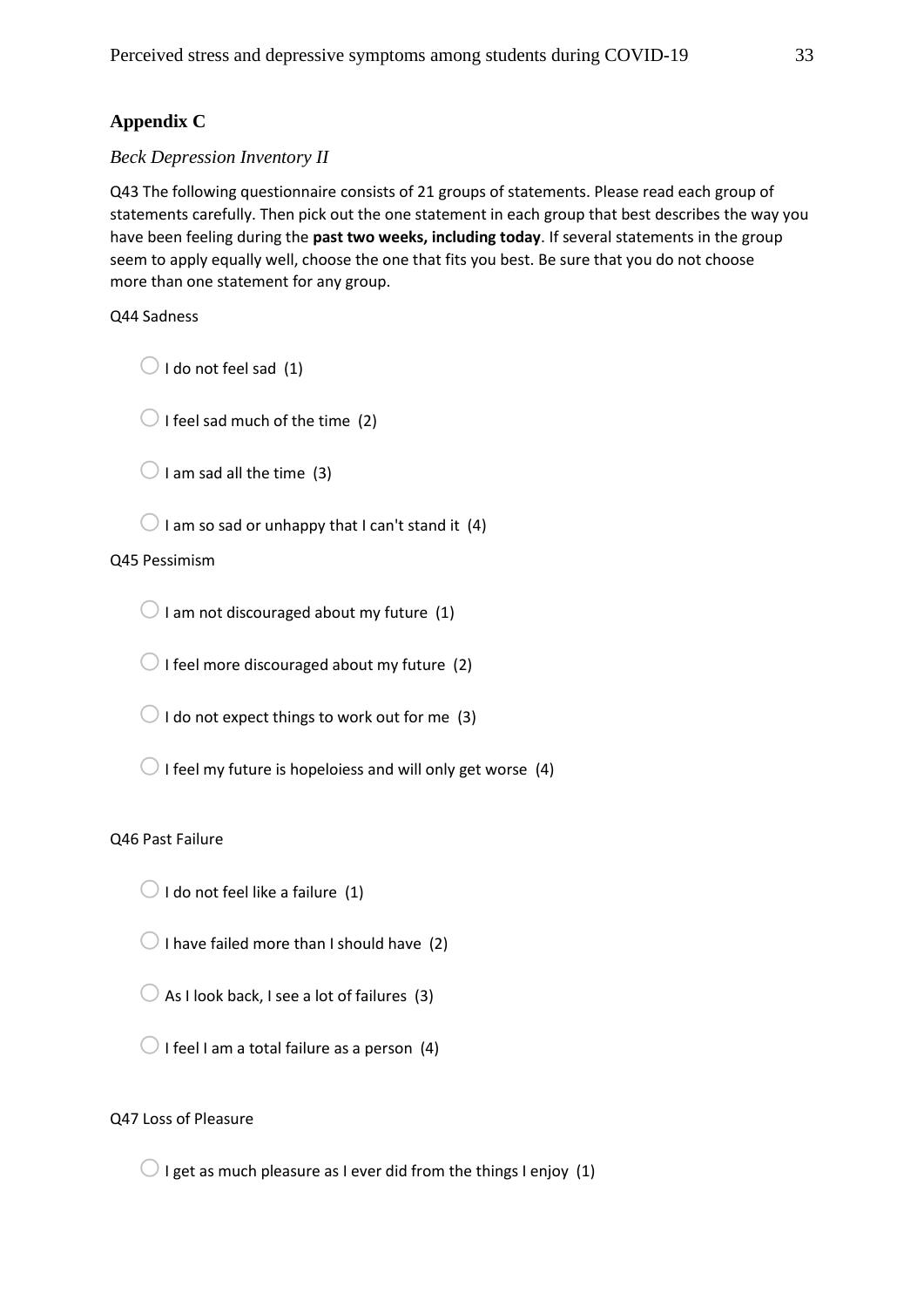$\bigcirc$  I don't enjoy things as much as I used to. (2)

 $\bigcirc$  I get very little pleasure from the things that I used to enjoy. (3)

 $\bigcirc$  I can't get any peasure from the things I used to enjoy. (4)

## Q48 Guilty feelings

 $\bigcirc$  I don't feel particularly guilty. (1)

 $\bigcirc$  I fee guilty over many things I have done or should have done. (2)

 $\bigcirc$  I feel guilty most of the time. (3)

 $\bigcirc$  I feel guilty all of the time. (4)

## Q49 Punishment feelings

 $\bigcirc$  I don't feel I am being punished. (1)

 $\bigcirc$  I feel I may be punished. (2)

 $\bigcirc$  I expect to be punished. (3)

 $\bigcirc$  I feel I am being punished. (4)

#### Q50 Self-Dislike

 $\bigcirc$  I feel the same about my self as ever. (1)

 $\bigcirc$  I have lost confidence in myself. (2)

 $\bigcirc$  I am disappointed in myself. (3)

 $\bigcirc$  I dislike myself. (4)

Q51 Self-criticalness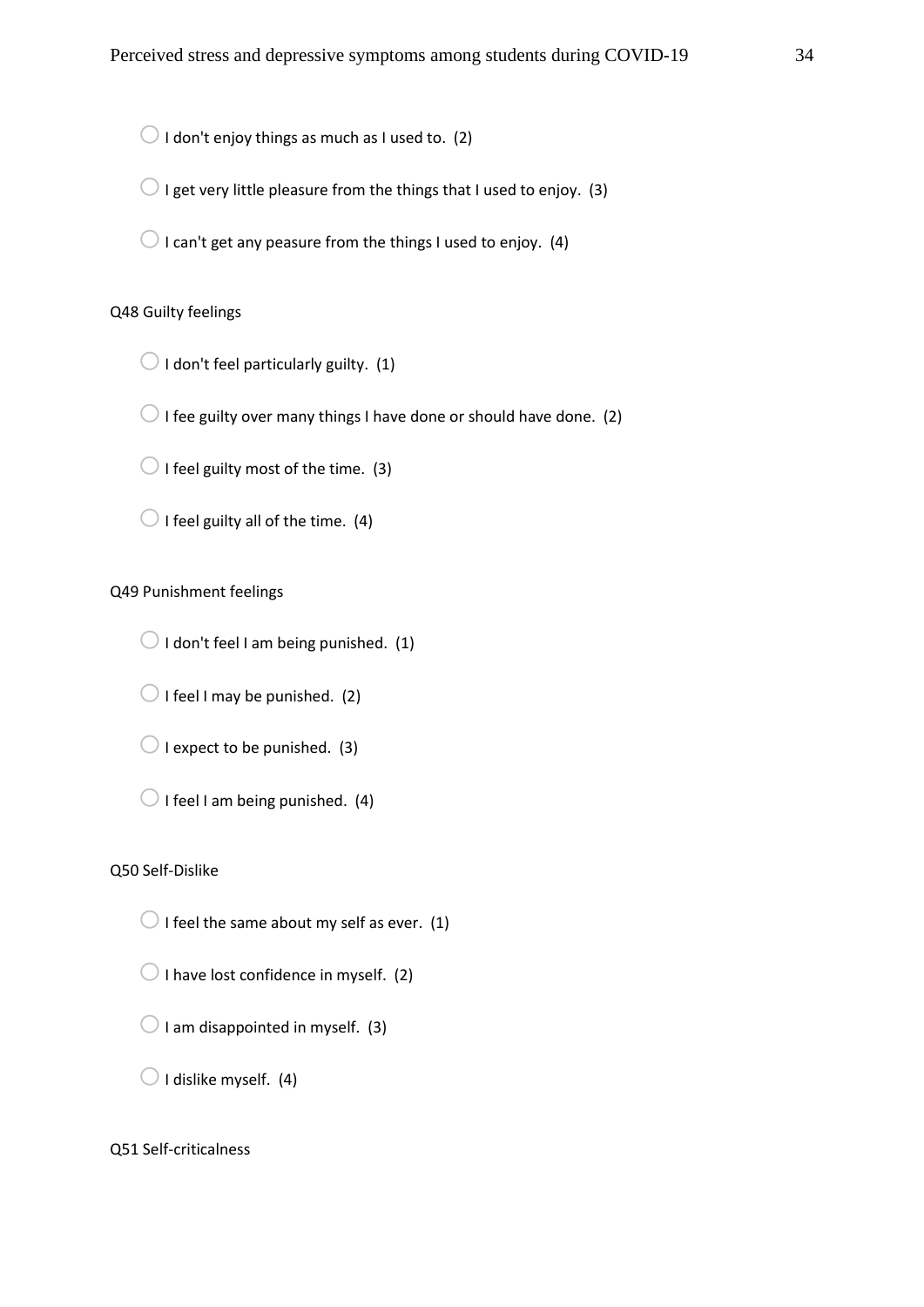$\bigcirc$  I don't critizize or blame myself more than usual. (1)

 $\bigcirc$  I am more critical of myself than I used to be. (2)

 $\bigcirc$  I criticize myself for all of my faults. (3)

 $\bigcirc$  I blame myself for everything bad that happens. (4)

### Q52 Suicidal thoughts or wishes

 $\bigcirc$  I don't have any thoughts of killing myself. (1)

 $\bigcirc$  I have thoughts of killing myself, but I would not carry them out. (2)

 $\bigcirc$  I would like to kill myself. (3)

 $\bigcirc$  I would kill myself if I had the chance. (4)

## Q53 Crying

 $\bigcirc$  I don't cry anymore than I used to. (1)

 $\bigcirc$  I cry more than I used to. (2)

 $\bigcirc$  I cry over every little thing. (3)

 $\bigcirc$  I feel like crying but I can't. (4)

## Q54 Agitation

 $\bigcirc$  I am no more restless or wound up than usual. (1)

 $\bigcirc$  I feel more restless or wound up than usual. (2)

 $\bigcirc$  I am so restless or agitated that it's hard to stay still. (3)

 $\bigcirc$  I am so restless or agitated that I have to keep moving or do something. (4)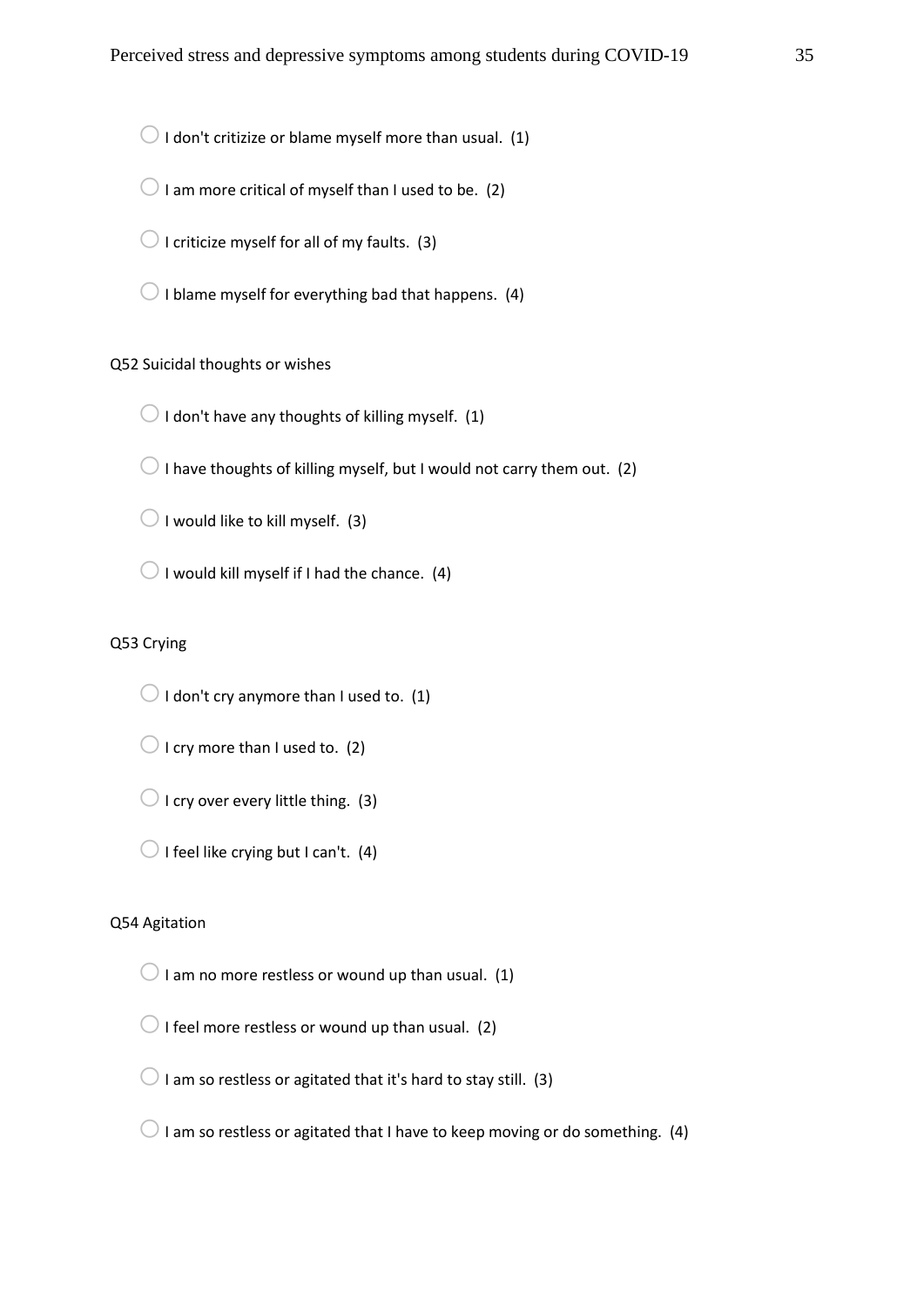Q55 Loss of interest

 $\bigcirc$  I have no lost interest in other people or activities. (1)

 $\bigcirc$  I am less interested in other people or things than before. (2)

 $\bigcirc$  I have lost most of my interest in other people or things. (3)

 $\bigcirc$  It's hard to get interested in anything. (4)

## Q56 Indecisiveness

 $\bigcirc$  I make decisions about as well as ever. (1)

 $\bigcirc$  I find it more difficult to make decisions than usual. (2)

 $\bigcirc$  I have much greater difficulty in making decisions than I used to. (3)

 $\bigcirc$  I have trouble making any decisions. (4)

#### Q57 Worthlessness

 $\bigcirc$  I do not feel I am worthless. (1)

 $\bigcirc$  I don't consider myself as worthwile and useful as I used to. (2)

 $\bigcirc$  I feel more worthless as compared to other people. (3)

 $\bigcirc$  I feel utterly worthless. (4)

## Q58 Loss of energy

 $\bigcirc$  I have as much energy as ever. (1)

 $\bigcirc$  I have less energy than I used to have. (2)

 $\bigcirc$  I don't have enough energt to do very much. (3)

 $\bigcirc$  I don't have enough energy to do anything. (4)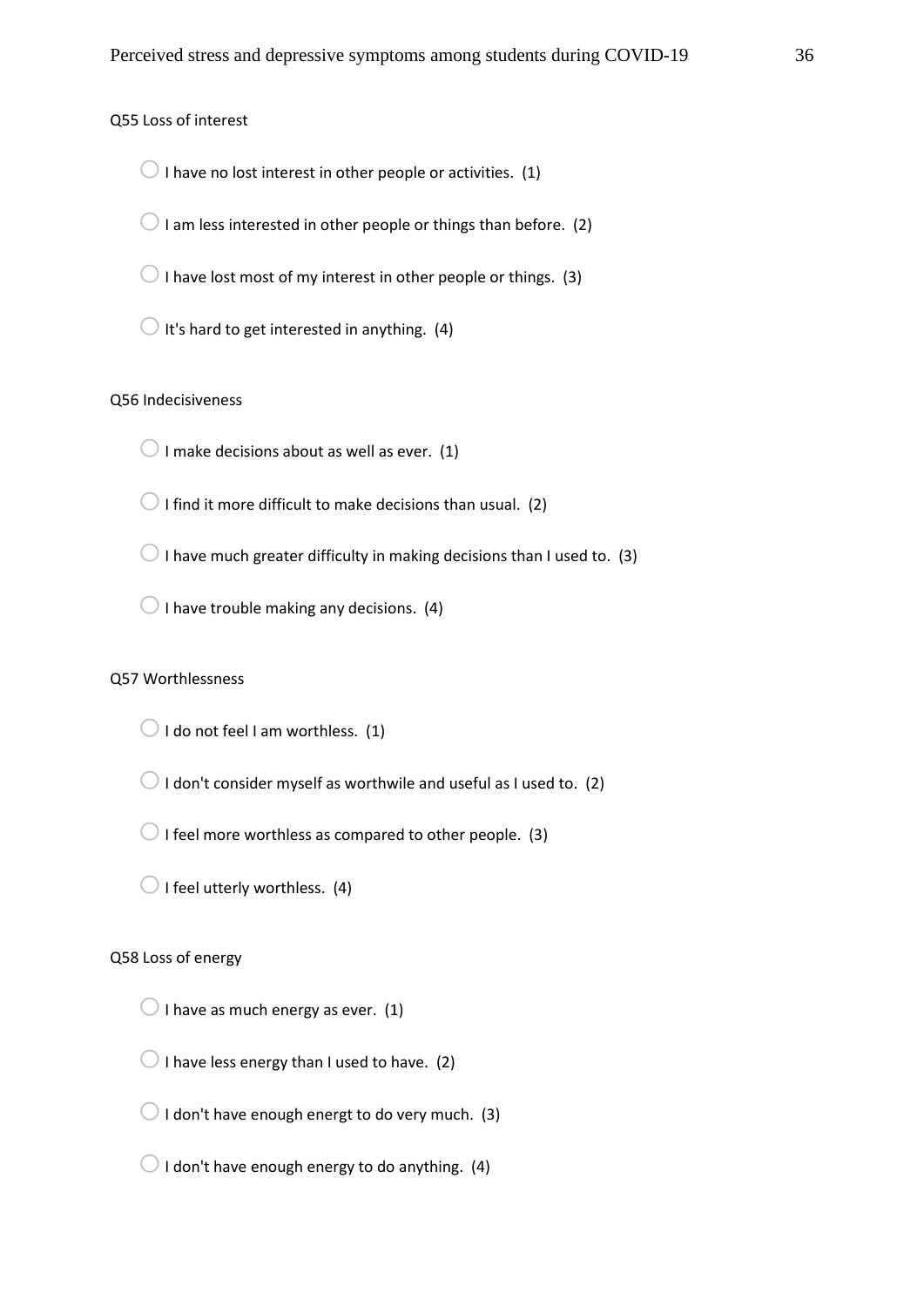Q59 Changes in sleep pattern

 $\bigcirc$  I have not experienced any change in my sleeping pattern. (1)

 $\bigcirc$  I sleep somewhat more than usual. (2)

 $\bigcirc$  I sleep somewhat less than usual. (3)

 $\bigcirc$  I sleep a lot more than usual. (4)

 $\bigcirc$  I sleep a lot less than usual. (5)

 $\bigcirc$  I sleep most of the day. (6)

 $\bigcirc$  I wake up 1-2 hours early and can't get back to sleep. (7)

## Q60 Irritability

 $\bigcirc$  I am no more irritable than usual. (1)

 $\bigcirc$  I am more irritable than usual. (2)

 $\bigcirc$  I am much more irritable than usual. (3)

 $\bigcirc$  I am irritable all the time. (4)

#### Q61 Changes in appetite

 $\bigcirc$  I have not experiened any change in my appetite (1)

 $\bigcirc$  My appetite is somewhat less than usual. (2)

 $\bigcirc$  My appetite is somewhat greater than usual. (3)

 $\bigcirc$  My appetite is much less than before. (4)

 $\bigcirc$  My appetite is much greater than before. (5)

 $\bigcirc$  I have no appetite at all. (6)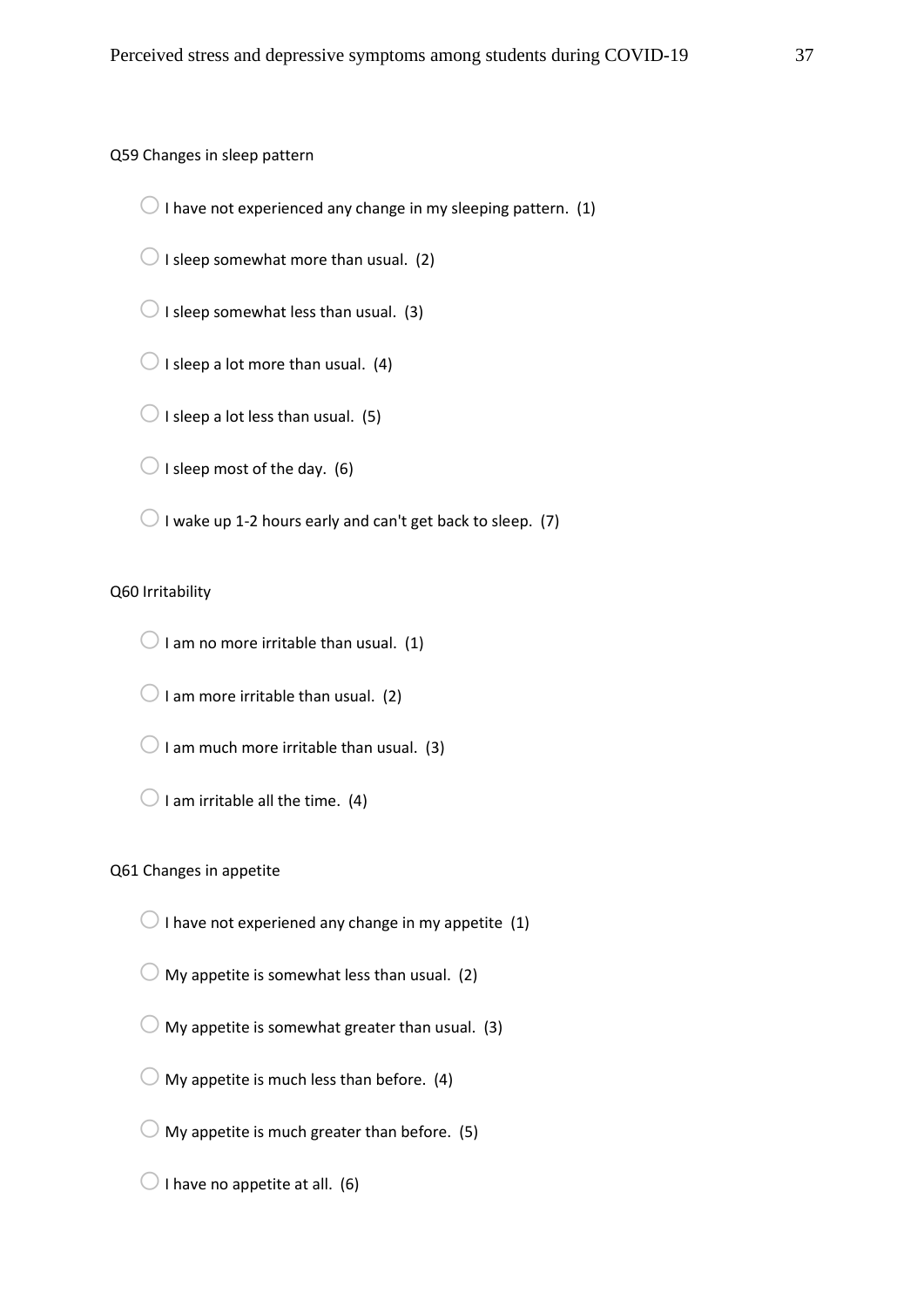$\bigcirc$  I crave food all the time. (7)

## Q62 Concentration difficulty

 $\bigcirc$  I can concentrate as well as ever. (1)

 $\bigcirc$  I can't concentrate as well as usual. (2)

 $\bigcirc$  It's hard to keep my mind on anything for very long. (3)

 $\bigcirc$  I find I can't concentrate on anything. (4)

## Q63 Tiredness or Fatique

 $\bigcirc$  I am no more tired or fatigued than usual. (1)

 $\bigcirc$  I get more tired or fatigued more easily than usual. (2)

 $\bigcirc$  I am too tired or fatigued to do a lot of the things I used to do. (3)

 $\bigcirc$  I am too tired or fatigued to do most of the things I used to do. (4)

## Q64 Loss of Interest in Sex

 $\bigcirc$  I have not noticed any recent change in my interest in sex. (1)

 $\bigcirc$  I am less interested in sex than I use to be. (2)

 $\bigcirc$  I am much less interested in sex now. (3)

 $\bigcirc$  I have lost interest in sex completely. (4)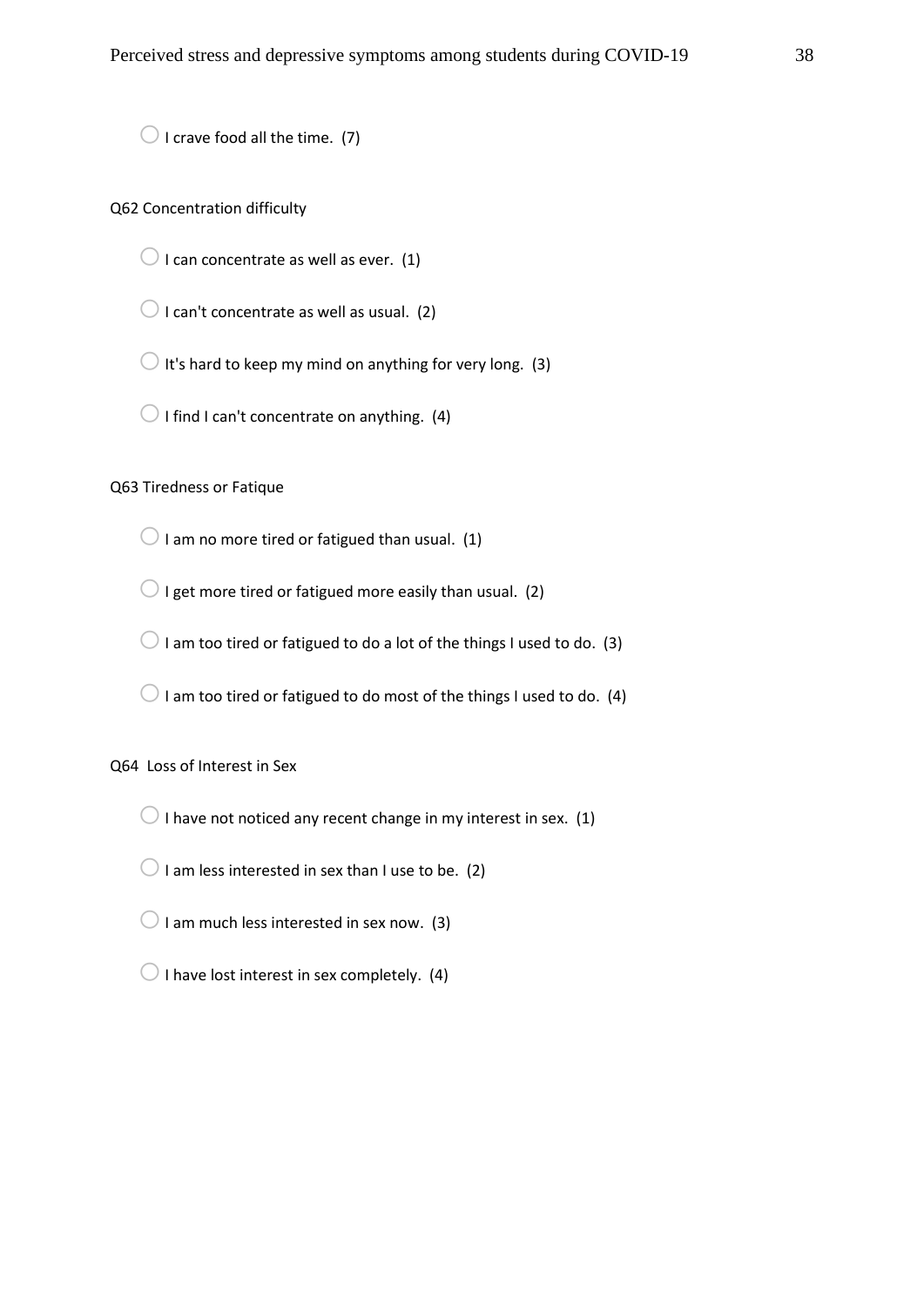## <span id="page-38-0"></span>**Appendix D**

*Depressive symptoms regarding loss of energy, sleep pattern and concentration before COVID-19*

Q65 The next questions relate to how you have been feeling **before the pandemic** started.

Q66 Before the pandemic, my loss of energy

 $\bigcirc$  Was as much as ever. (1)

 $\bigcirc$  I had less energy than I used to have. (2)

 $\bigcirc$  I didn't have enough energy to do very much. (3)

 $\bigcirc$  I didn't have enough energy to do anything. (4)

Q67 Before the pandemic, my concentration ability

 $\bigcirc$  I could concentrate as well as ever. (1)

 $\bigcirc$  I couldn't concentrate as well as usual. (2)

 $\bigcirc$  It was hard to keep my mind on anything for very long. (3)

 $\bigcirc$  I found I couldn't concentrate on anything. (4)

Q68 Before the pandemic, my sleeping pattern

 $\bigcirc$  I did not experience any change in my sleeping pattern. (1)

 $\bigcirc$  I slept somewhat more than usual. (2)

 $\bigcirc$  I slept a lot more than usual. (3)

 $\bigcirc$  I slept a lot less than usual. (4)

 $\bigcirc$  I slept most of the day. (5)

 $\bigcirc$  I woke up every 1-2 hours early and can't get back to sleep. (6)